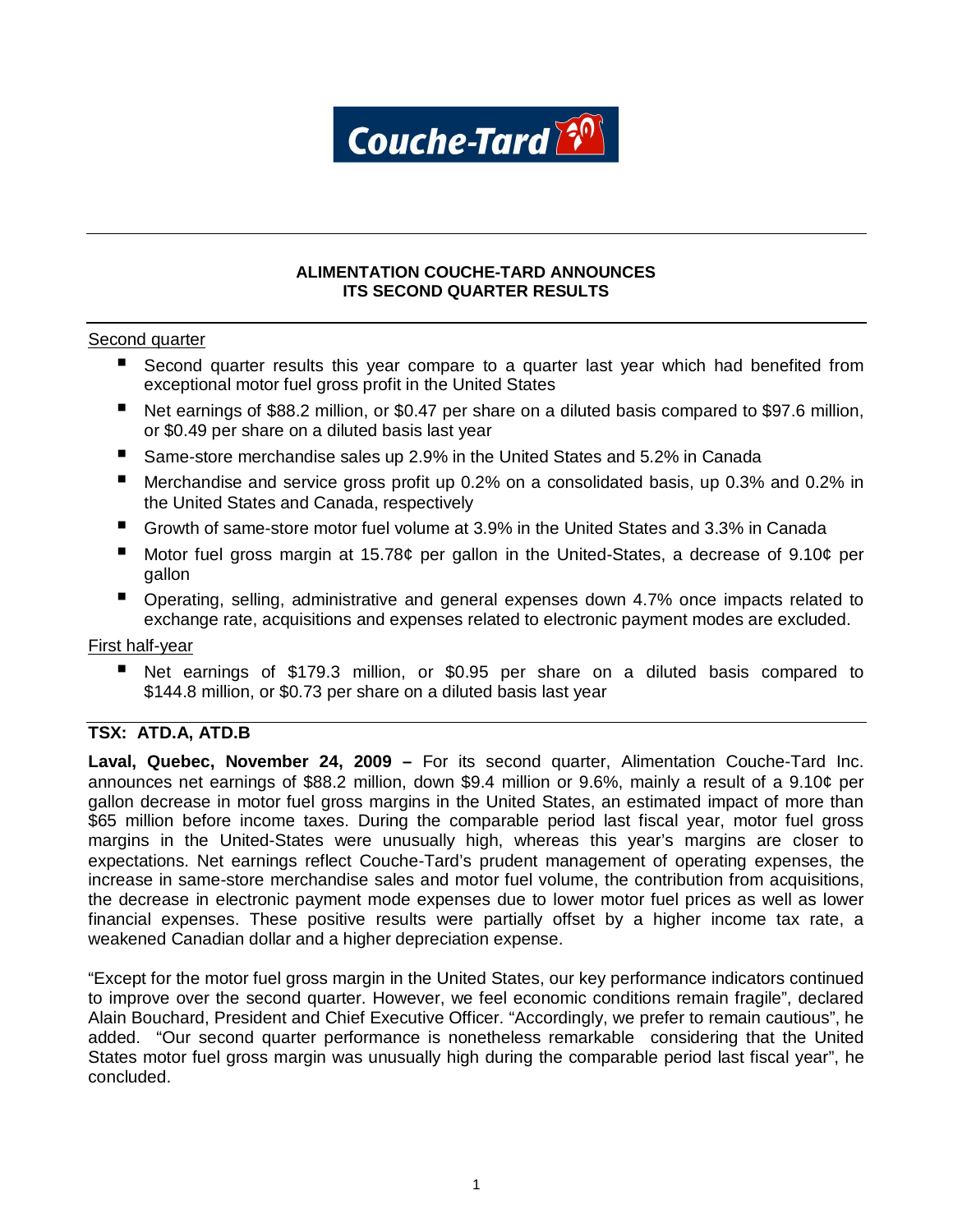Raymond Paré, Vice-President and Chief Financial Officer added: "Our key indicators are rising in both the United States and Canada: same-store merchandise sales and motor fuel volume, merchandise and service gross margin, as well as our debt ratios. Last but not least, our operating expenses have decreased for a third quarter in a row. These results are very encouraging, especially considering that our teams are working very hard to improve the networks efficiency, product offering and customer service", Mr. Paré concluded.

# **Highlights of the Second Quarter of Fiscal 2010**

## **Growth of the Store Network**

The following table presents certain information regarding changes in Couche-Tard's stores over the 12 and 24-week periods ended October 11, 2009:

|                                       |                                | 12-week period ended October 11, 2009 | 24-week period ended October 11, 2009 |                                |                             |              |
|---------------------------------------|--------------------------------|---------------------------------------|---------------------------------------|--------------------------------|-----------------------------|--------------|
|                                       | Company-<br>operated<br>stores | <b>Affiliated</b><br>stores           | Total                                 | Company-<br>operated<br>stores | <b>Affiliated</b><br>stores | <b>Total</b> |
| Number of stores, beginning of period | 4.414                          | 1.492                                 | 5.906                                 | 4.395                          | 1.048                       | 5,443        |
| Acquisitions                          | 5                              | $\overline{\phantom{a}}$              | 5                                     | 49                             | 444                         | 493          |
| Openings / constructions / additions  |                                | 21                                    | 22                                    | 6                              | 31                          | 37           |
| Closures / disposals / withdrawals    | (15)                           | (14)                                  | (29)                                  | (45)                           | (24)                        | (69)         |
| Number of stores, end of period       | 4.405                          | 1.499                                 | 5.904                                 | 4.405                          | .499                        | 5,904        |

# **Business acquisitions**

During the second quarter of fiscal 2010, Couche-Tard acquired five new stores.

# **Dividends**

On November 24, 2009, the Board of Directors declared a quarterly dividend of Cdn\$0.035 per share for the second quarter of fiscal 2010 to shareholders on record as at December 3, 2009, and approved its payment for December 11, 2009. This is an eligible dividend within the meaning of the Income Tax Act of Canada.

### **Share repurchase program**

1) Program effective August 8, 2008, which expired August 7, 2009

During the second quarter of fiscal 2010, under this program, Couche-Tard repurchased 1,400 Class A multiple voting shares at an average cost of Cdn\$16.63 and 1,850,300 Class B subordinate voting shares at an average cost of Cdn\$16.52. On a cumulative basis since the implementation of this program, Couche-Tard has repurchased a total of 19,000 Class A multiple voting shares at an average cost of Cdn\$13.43 and 11,779,400 Class B subordinate voting shares at an average cost of Cdn\$13.61.

2) Program effective August 10, 2009, expiring at the latest on August 9, 2010

During the second quarter of fiscal 2010, Couche-Tard implemented a new share repurchase program in replacement of the program which expired on August 7, 2009. This new program allows the Company to repurchase up to 2,685,370 of the 53,707,412 Class A multiple voting shares and up to 12,857,284 of the 128,572,846 Class B subordinate voting shares issued and outstanding as at July 24, 2009 (representing 5.0% of the Class A multiple voting shares issued and outstanding and 10.0% of the Class B subordinate voting shares of the public float, as defined by applicable rules, as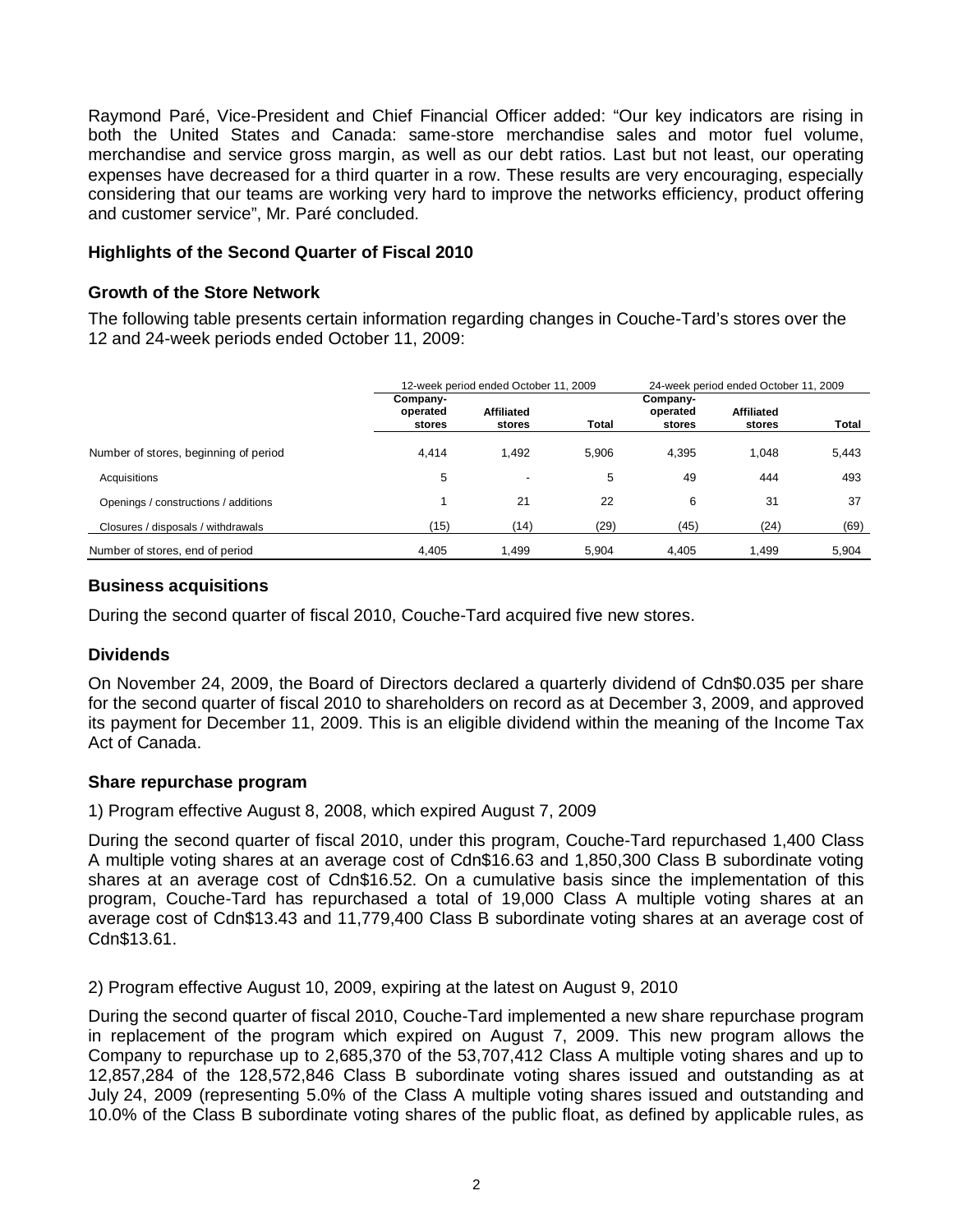at that date, respectively). In accordance with the Toronto Stock Exchange requirements, Couche-Tard may repurchase a daily maximum of 1,000 Class A multiple voting shares and 107,717 Class B subordinate voting shares. When making such repurchases, the number of Class A multiple voting shares and of Class B subordinate voting shares issued and outstanding is reduced and the proportionate interest of all remaining shareholders in the Company's share capital is increased on a pro rata basis. The share repurchase program period will end no later than August 9, 2010. All shares repurchased under the share repurchase program are cancelled upon repurchase. As at October 11, 2009, no shares had been repurchased under this program.

### **Subsequent event**

### Joint venture

On November 11, 2009, Couche-Tard announced its intention to enter into an agreement to create a joint venture with Shell Oil Products US ("Shell") to operate approximately 100 convenience stores in the greater Chicago metropolitan area. The transaction is subject to final management approvals, standard regulatory approvals and closing conditions and is expected to close by the end of 2009.

Of the 100 convenience stores, 89 stores are currently operated by third party operators under an operator agreement with Shell, including 32 operated under the Circle K banner by Couche-Tard's Midwest Division. The remaining 11 locations currently operate as Shell retail marketers under a retail lease agreement. The majority of the 100 stores would be operated by Couche-Tard's Midwest Division under the Circle K banner. Shell motor fuel and branded products would continue to be marketed and sold at all 100 locations. All 100 stores held by Shell would be transferred over to the Joint Venture through a combination of purchased and contributed fee and lease sites.

### **Exchange Rate Data**

The Company's US dollar reporting provides more relevant information given the predominance of its operations in the United States and its US dollar denominated debt.

The following table sets forth information about exchange rates based upon the Bank of Canada closing rates expressed as US dollars per Cdn\$1.00:

|                        | 12-week periods ended |                  | 24-week periods ended |                  |  |
|------------------------|-----------------------|------------------|-----------------------|------------------|--|
|                        | October 11, 2009      | October 12, 2008 | October 11, 2009      | October 12. 2008 |  |
| Average for period (1) | 0.9228                | 0.9458           | 0.8974                | 0.9679           |  |
| Period end             | 0.9575                | 0.8469           | 0.9575                | 0.8469           |  |

 $<sup>(1)</sup>$  Calculated by taking the average of the closing exchange rates of each day in the applicable period.</sup>

As the Company uses the US dollar as its reporting currency, in its consolidated financial statements and in the present document, unless indicated otherwise, results from its Canadian and corporate operations are translated into US dollars using the average rate for the period. Variances and explanations related to variations in the foreign exchange rate and the volatility of the Canadian dollar which are discussed in the present document are therefore related to the translation in US dollars of the Company's Canadian and corporate operations results and do not have a true economic impact on its performance since most of the Company's consolidated revenues and expenses are received or denominated in the functional currency of the markets in which it does business. Accordingly, the sensitivity of the Company's results to variations in foreign exchange rates is economically limited.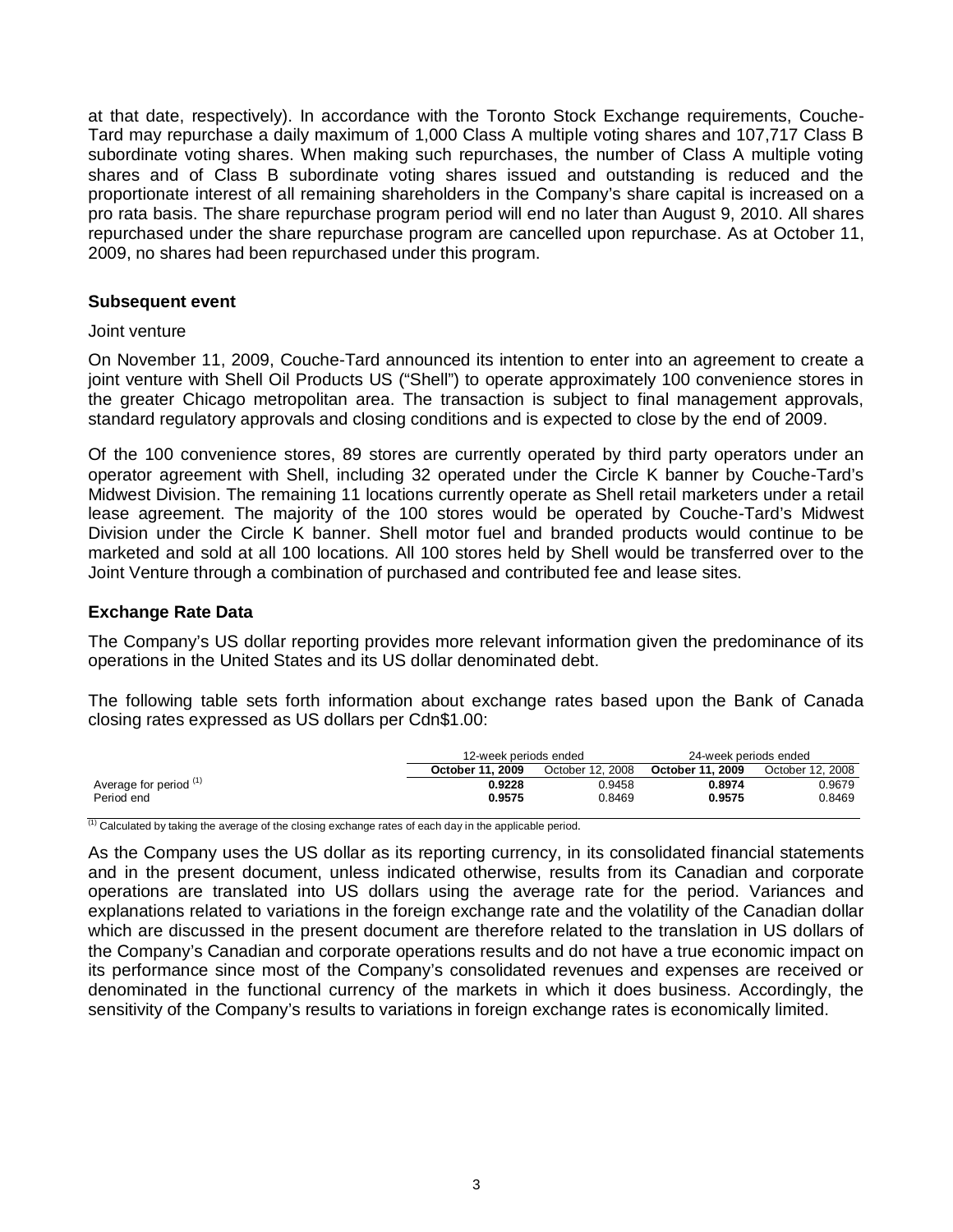### **Selected Consolidated Financial Information**

The following table highlights certain information regarding Couche-Tard's operations for the 12-week and 24-week periods ended October 11, 2009, and October 12, 2008:

| (In millions of US dollars, unless otherwise stated)                                                                                              |                  | 12-week periods ended |                  |                          | 24-week periods ended |                  |
|---------------------------------------------------------------------------------------------------------------------------------------------------|------------------|-----------------------|------------------|--------------------------|-----------------------|------------------|
|                                                                                                                                                   | October 11,      | October 12,           | Variation        | October 11,              | October 12,           | Variation        |
|                                                                                                                                                   | 2009             | 2008                  | %                | 2009                     | 2008                  | ℅                |
| <b>Statement of Operations Data:</b>                                                                                                              |                  |                       |                  |                          |                       |                  |
| Merchandise and service revenues (1):                                                                                                             |                  |                       |                  |                          |                       |                  |
| <b>United States</b>                                                                                                                              | 946.5            | 899.6                 | 5.2              | 1,900.2                  | 1,757.4               | 8.1              |
| Canada                                                                                                                                            | 469.8            | 445.4                 | 5.5              | 906.9                    | 889.6                 | 1.9              |
| Total merchandise and service revenues                                                                                                            | 1,416.3          | 1,345.0               | 5.3              | 2,807.1                  | 2,647.0               | 6.0              |
| Motor fuel revenues:                                                                                                                              |                  |                       |                  |                          |                       |                  |
| United , States                                                                                                                                   | 1,995.8<br>413.7 | 2,748.9               | (27.4)           | 3,907.3<br>786.5         | 5,371.4               | (27.3)           |
| Canada                                                                                                                                            | 2,409.5          | 462.5                 | (10.6)           | 4,693.8                  | 857.0                 | (8.2)            |
| Total motor fuel revenues<br><b>Total revenues</b>                                                                                                | 3,825.8          | 3,211.4<br>4,556.4    | (25.0)<br>(16.0) | 7,500.9                  | 6,228.4<br>8,875.4    | (24.6)<br>(15.5) |
|                                                                                                                                                   |                  |                       |                  |                          |                       |                  |
| Merchandise and service gross profit <sup>(1)</sup> :<br>United, States                                                                           | 308.4            | 290.5                 | 6.2              | 621.1                    | 568.4                 | 9.3              |
| Canada                                                                                                                                            | 162.4            | 153.0                 | 6.1              | 311.7                    | 310.4                 | 0.4              |
| Total merchandise and service gross profit                                                                                                        | 470.8            | 443.5                 | 6.2              | 932.8                    | 878.8                 | 6.1              |
| Motor fuel gross profit:                                                                                                                          |                  |                       |                  |                          |                       |                  |
| <b>United States</b>                                                                                                                              | 123.7            | 181.2                 | (31.7)           | 243.1                    | 282.3                 | (13.9)           |
| Canada                                                                                                                                            | 29.4             | 21.6                  | 36.1             | 57.4                     | 43.3                  | 32.6             |
| Total motor fuel gross profit                                                                                                                     | 153.1            | 202.8                 | (24.5)           | 300.5                    | 325.6                 | (7.7)            |
| <b>Total gross profit</b>                                                                                                                         | 623.9            | 646.3                 | (3.5)            | 1,233.3                  | 1,204.4               | 2.4              |
| Operating, selling, administrative and general expenses                                                                                           | 447.5            | 466.6                 | (4.1)            | 878.5                    | 889.7                 | (1.3)            |
| Depreciation and amortization of property and equipment and other                                                                                 |                  |                       |                  |                          |                       |                  |
| assets                                                                                                                                            | 46.9             | 41.1                  | 14.1             | 91.9                     | 84.0                  | 9.4              |
| <b>Operating income</b>                                                                                                                           | 129.5            | 138.6                 | (6.6)            | 262.9                    | 230.7                 | 14.0             |
| Net earnings                                                                                                                                      | 88.2             | 97.6                  | (9.6)            | 179.3                    | 144.8                 | 23.8             |
| <b>Other Operating Data:</b>                                                                                                                      |                  |                       |                  |                          |                       |                  |
| Merchandise and service gross margin (1):                                                                                                         |                  |                       |                  |                          |                       |                  |
| Consolidated                                                                                                                                      | 33.2%            | 33.0%                 | 0.2              | 33.2%                    | 33.2%                 |                  |
| <b>United States</b>                                                                                                                              | 32.6%            | 32.3%                 | 0.3              | 32.7%                    | 32.3%                 | 0.4              |
| Canada                                                                                                                                            | 34.6%            | 34.4%                 | 0.2              | 34.4%                    | 34.9%                 | (0.5)            |
| Growth (decrease) of same-store merchandise revenues (2) (3).                                                                                     |                  |                       |                  |                          |                       |                  |
| <b>United States</b>                                                                                                                              | 2.9%             | $(1.0\%)$             |                  | 2.7%                     | $(0.5\%)$             |                  |
| Canada                                                                                                                                            | 5.2%             | 1.4%                  |                  | 3.8%                     | 0.3%                  |                  |
| Motor fuel gross margin (3):                                                                                                                      |                  |                       |                  |                          |                       |                  |
| United States (cents par gallon):                                                                                                                 | 15.78            | 24.88                 | (36.6)           | 15.61                    | 20.47                 | (23.7)           |
| Canada (Cdn cents per litre)                                                                                                                      | 5.49             | 4.66                  | 17.8             | 5.62                     | 5.05                  | 11.3             |
| Volume of motor fuel sold (4):                                                                                                                    | 812.6            |                       |                  |                          |                       |                  |
| United States (millions of gallons)<br>Canada (millions of litres)                                                                                | 580.7            | 753.6                 | 7.8              | 1,613.1<br>1,136.2       | 1,429.2               | 12.9             |
| Growth (decrease) of same-store motor fuel volume (3):                                                                                            |                  | 490.9                 | 18.3             |                          | 886.8                 | 28.1             |
| <b>United States</b>                                                                                                                              | 3.9%             | $(10.6\%)$            |                  | 2.8%                     | (7.7%)                |                  |
| Canada                                                                                                                                            | 3.3%             | 2.2%                  |                  | 2.4%                     | 2.5%                  |                  |
| Per Share Data:                                                                                                                                   |                  |                       |                  |                          |                       |                  |
| Basic net earnings per share (dollars per action)                                                                                                 | 0.48             | 0.50                  | (4.0)            | 0.97                     | 0.74                  | 31.1             |
| Diluted net earnings per share (dollars per action)                                                                                               | 0.47             | 0.49                  | (4.1)            | 0.95                     | 0.73                  | 30.1             |
|                                                                                                                                                   |                  |                       |                  |                          |                       |                  |
|                                                                                                                                                   |                  |                       |                  | October 11,              | April 26,             | Variation        |
|                                                                                                                                                   |                  |                       |                  | 2009                     | 2009                  | \$               |
| <b>Balance Sheet Data:</b>                                                                                                                        |                  |                       |                  |                          |                       |                  |
| <b>Total assets</b>                                                                                                                               |                  |                       |                  | 3,500.7                  | 3,255.9               | 244.8            |
| Interest-bearing debt                                                                                                                             |                  |                       |                  | 727.7                    | 749.2                 | (21.5)           |
| Shareholders' equity                                                                                                                              |                  |                       |                  | 1,492.8                  | 1,326.0               | 166.8            |
| Ratios:                                                                                                                                           |                  |                       |                  |                          |                       |                  |
| Net interest-bearing debt/total capitalization <sup>(5)</sup><br>Net interest-bearing debt/EBITDA <sup>(6)</sup>                                  |                  |                       |                  | 0.26:1<br>$0.85:1^{(7)}$ | 0.30:1                |                  |
| Includes other revenues derived from franchise fees, royalties and rebates on some purchases by franchisees and licensees.<br>(1)                 |                  |                       |                  |                          | 0.98:1                |                  |
| (2)<br>Does not include services and other revenues (as described in footnote 1 above). Growth in Canada is calculated based on Canadian dollars. |                  |                       |                  |                          |                       |                  |

(3) For company-operated stores only. (4) Includes volume of franchisees and dealers.

(3) Construct of information information purposes only and represents a measure of financial condition used especially in financial circles. It represents the following<br>(4) Includes volume of franchisees and dealers.<br>(5) T calculation: long-tem interest-bearing debt, net of cash and cash equivalents and temporary investments, divided by the addition of shareholders' equity and long-term<br>debt, net of cash and cash equivalents and temporary in

comparable to similar measures presented by other public companies.<br>(6) This ratio is presented for information purposes only and represents a measure of financial condition used especially in financial circles. It represe Depreciation and Amortization). It does not have a standardized meaning prescribed by Canadian GAAP and therefore may not be comparable to similar measures

presented by other public companies.<br>(7) This ratio was standardized over a period of one year. It includes the results of the first and second quarters of the fiscal year which will end April 25, 2010 as well as<br>the third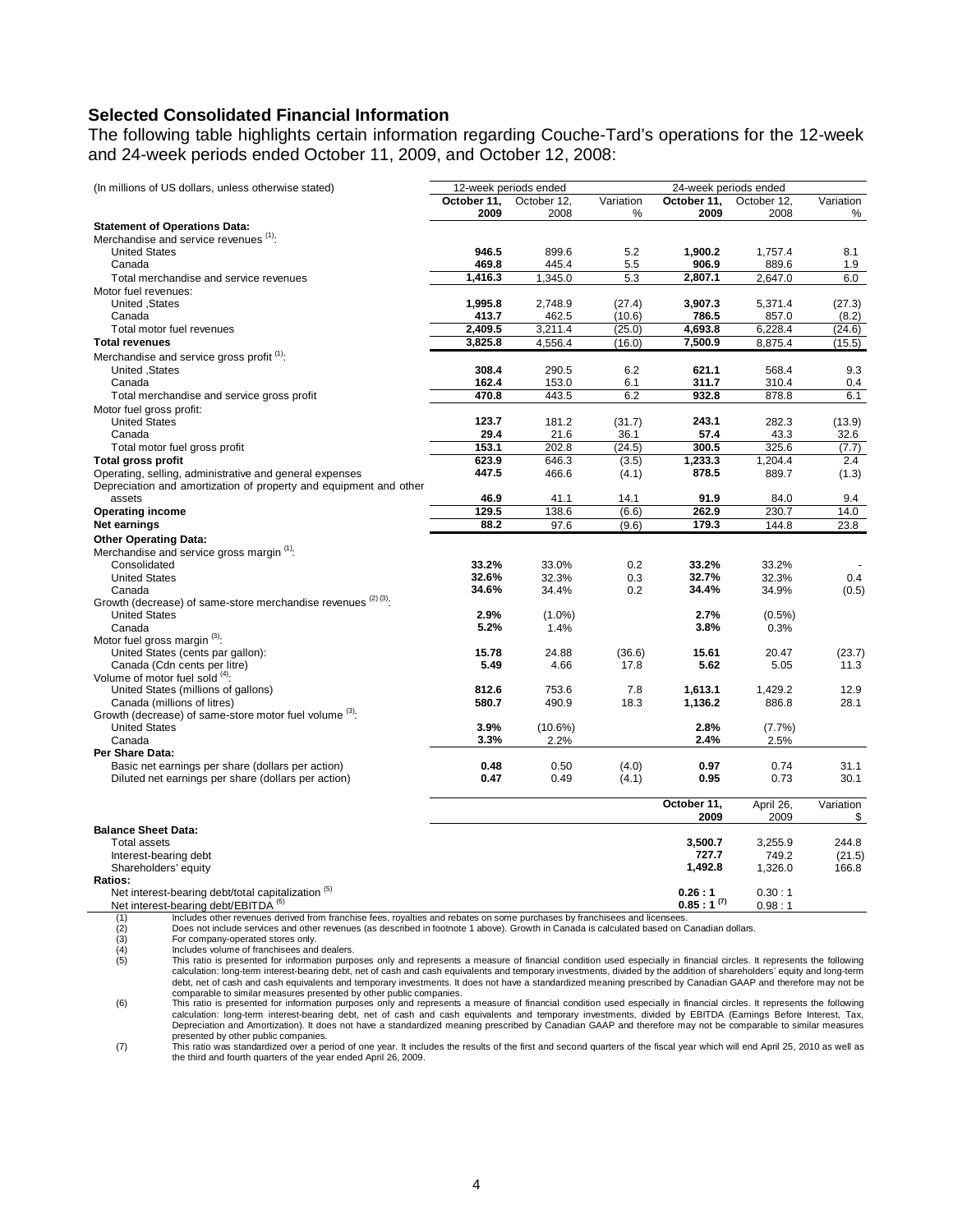# **Operating Results**

**Revenues** amounted to \$3.8 billion in the second quarter of fiscal 2010, down \$730.6 million, a decrease of 16.0% compared to the second quarter of fiscal 2009. The decline is chiefly the result of a \$958.0 million decrease in motor fuel revenues resulting from a lower sale price and an adverse impact of \$22.0 million from a weaker Canadian dollar. These factors were partially offset by a \$145.0 million increase generated by acquisitions as well as by the growth of same-store merchandise revenues and motor fuel volume in both the United States and Canada.

Although lower motor fuel sale prices may decrease total revenues, they nevertheless have a positive impact on results for several reasons:

- 1. They prompt consumers to use their car more often. Hence, they are more likely to purchase more volume of motor fuel;
- 2. Lower motor fuel prices leave more money in a consumer's pocket for purchases that carry higher margins, such as in-store merchandise;
- 3. Credit card expenses are largely tied into motor fuel sale prices. Therefore, the lower the price is, the lower credit card expenses are; and
- 4. Barring a wild and rapid shift in prices, motor fuel sale prices do not directly influence margins per unit (cents per gallon/litre). In fact, these margins are rather dependent on supply and demand as well as market competitiveness. Hence, the relative margin (percentage of sales) has a tendency to increase when the retail prices decrease.

As for the first half-year of fiscal 2010, revenues dropped by \$1.4 billion, a decrease of 15.5% compared to the first half-year of fiscal 2009. Like for the second quarter, the decline is mainly the result of a \$2.0 billion decrease in motor fuel revenues resulting from a lower sale price and an adverse impact of \$127.0 million from a weaker Canadian dollar. Thus, its clients have \$2.0 billion more in their pockets. These factors contributing to the decrease were partially offset by a \$623.0 million increase in revenues generated by acquisitions as well as by the growth of same-store merchandise revenues and motor fuel volume in both the United States and Canada.

More specifically, the growth of **merchandise and service revenues** for the second quarter of fiscal 2010 was \$71.3 million, an increase of 5.3% compared to the same period last fiscal year, of which \$38.0 million was generated by acquisitions, partially offset by a \$11.0 million related to the depreciation of the Canadian dollar against its U.S. counterpart. Regarding internal growth, as measured by same-store merchandise revenues, it rose by 2.9% in the United States, mainly because of the increase in tobacco products retail prices following the increases in taxes on these products. As for the Canadian market, the increase in same-store merchandise revenues was 5.2%.

In the first half-year, merchandise and service revenues rose by \$160.1 million, a 6.0% increase compared to the same period last fiscal year for reasons similar to those of the second quarter, including an increase in same-store merchandise revenues of 2.7% in the United States and 3.8% in Canada.

**Motor fuel revenues** decreased by \$801.9 million or 25.0% in the second quarter of fiscal 2010. The lower average retail price at the pump in the United Stated and Canada created a drop in revenues of \$958.0 million, as shown in the following table, beginning with the third quarter of the fiscal year ended April 26, 2009: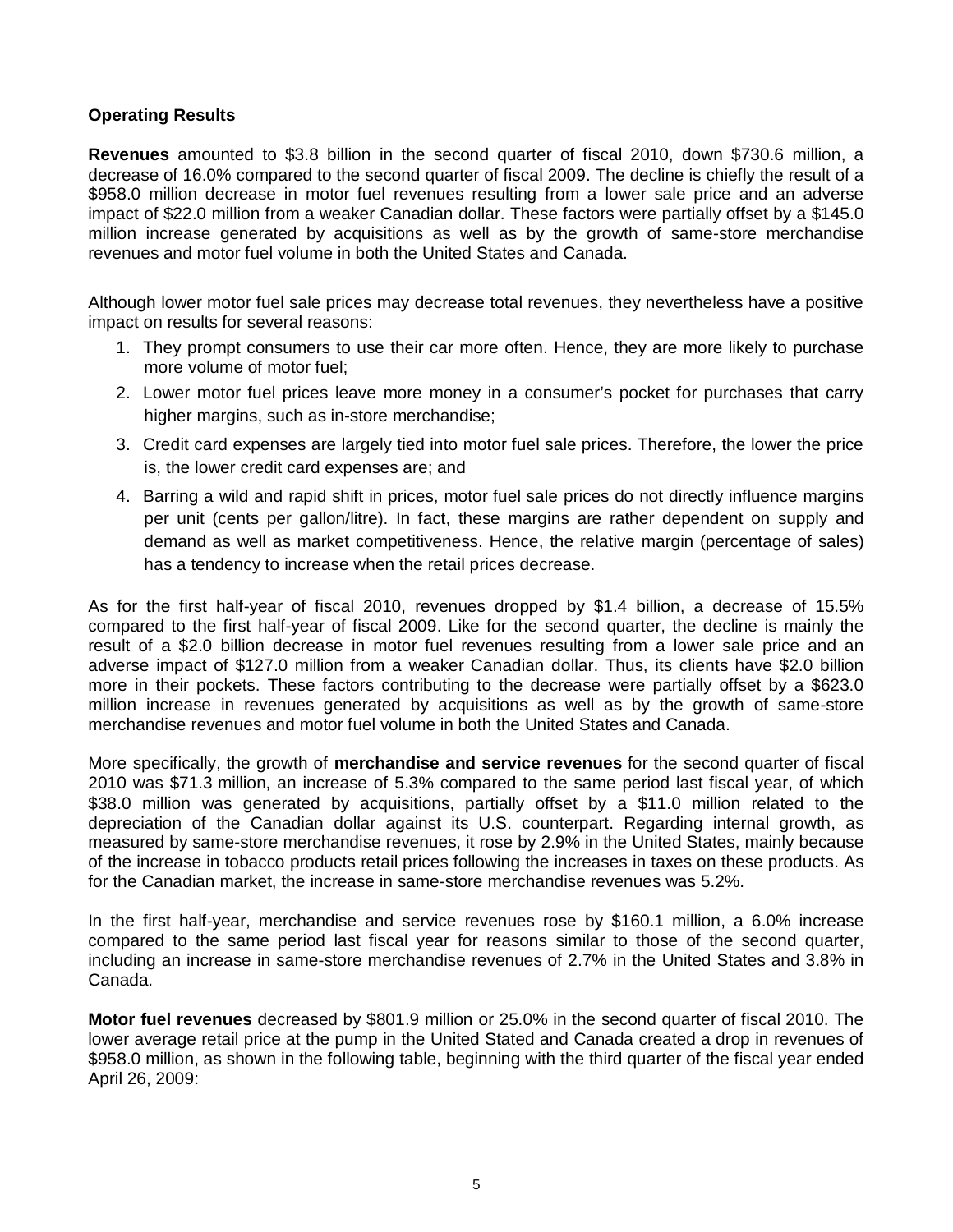| Quarter                               | $2^{\text{rd}}$ | 4 <sup>th</sup> | ⊿ St   | $\mathbf{A}^{\mathsf{nd}}$ | Weighted<br>average |
|---------------------------------------|-----------------|-----------------|--------|----------------------------|---------------------|
| 52-week period ended October 11, 2009 |                 |                 |        |                            |                     |
| United States (US dollars per gallon) | 2.00            | 1.95            | 2.41   | 2.48                       | 2.20                |
| Canada (Cdn cents per litre)          | 78.05           | 78.67           | 88.80  | 89.24                      | 83.58               |
| 52-week period ended October 12, 2008 |                 |                 |        |                            |                     |
| United States (US dollars per gallon) | 2.96            | 3.22            | 3.91   | 3.67                       | 3.41                |
| Canada (Cdn cents per litre)          | 95.92           | 103.69          | 122.66 | 114.37                     | 108.96              |

Acquisitions contributed 37.0 million additional gallons in the second quarter of fiscal 2010, or \$107.0 million in revenues, partially offset by the depreciation of the Canadian dollar against its U.S. counterpart, resulting in a decrease in revenues of \$11.0 million. As for the growth in same-store motor fuel volume, it was 3.9% in the United States and 3.3% in Canada.

For the first two quarters of fiscal 2010, acquisitions contributed 177.7 million additional gallons, or \$467.0 million in revenues, partially offset by the depreciation of the Canadian dollar against its U.S. counterpart, resulting in a decrease in revenues of \$62.0 million. As for the growth in same-store motor fuel volume, it was 2.8% in the United States and 2.4% in Canada.

In summary, the Company's internal growth and the contribution of its acquisitions are good considering the economic turmoil, both in terms of merchandise and service revenues and motor fuel volume.

For the second quarter of fiscal 2010, the consolidated **merchandise and service gross margin** recorded a 0.2% increase in the second quarter of fiscal 2010 to 33.2%. In the United States, despite additional tax increases on tobacco products on July  $1<sup>st</sup>$ , 2009 in Florida and Mississippi – which add to the significant federal tax increase that became effective April  $1<sup>st</sup>$ , 2009 – the gross margin was 32.6%, an increase from 32.3% last fiscal year. As for Canada, the margin rose to 34.6%, a 0.2% increase. In both the United States and Canada, gross margin reflects the Company's merchandising strategy in tune with market competitiveness and economic conditions within each of its market as well as improvements to its supply terms.

During the first half-year of fiscal 2010, the merchandise and service gross margin was 33.2%. More specifically, it was 32.7% in the United States, an increase of 0.4%, and 34.4% in Canada a decrease of 0.5%. In Canada, as indicated in the Company's first quarter report, the gross margin this fiscal year compares to a gross margin last year that benefited from non-recurring amounts in the first quarter.

During the second quarter of fiscal 2010, the **motor fuel gross margin** for company-operated stores in the United States decreased by 9.10¢ per gallon, from 24.88¢ per gallon last year to 15.78¢ per gallon this year. It should be noted that last year's gross margin was unusually high, whereas this year's is closer to expectations based on results from recent years. In Canada, the margin rose, reaching Cdn5.49¢ per litre compared to Cdn4.66¢ per litre in the second quarter of fiscal 2009. The motor fuel gross margin of company-operated stores in the United States as well as the impact of expenses related to electronic payment modes for the last eight quarters, beginning with the third quarter of the fiscal year ended April 26, 2009 were as follows:

| $\sim$<br>Quarter                                                | rdی   | $4^{\text{th}}$ | 4 <sup>St</sup> | <sub>2</sub> nd | Weighted<br>average |
|------------------------------------------------------------------|-------|-----------------|-----------------|-----------------|---------------------|
| 52-week period ended October 11, 2009                            |       |                 |                 |                 |                     |
| Before deduction of expenses related to electronic payment modes | 18.21 | 11.38           | 15.43           | 15.78           | 15.41               |
| Expenses related to electronic payment modes                     | 3.15  | 3.10            | 3.56            | 3.79            | 3.38                |
| After deduction of expenses related to electronic payment modes  | 15.06 | 8.28            | 11.87           | 11.99           | 12.03               |
| 52-week period ended October 12, 2008                            |       |                 |                 |                 |                     |
| Before deduction of expenses related to electronic payment modes | 14.38 | 10.02           | 15.55           | 24.88           | 16.25               |
| Expenses related to electronic payment modes                     | 3.98  | 4.02            | 5.07            | 4.94            | 4.47                |
| After deduction of expenses related to electronic payment modes  | 10.40 | 6.00            | 10.48           | 19.94           | 11.78               |

(US cents per gallon)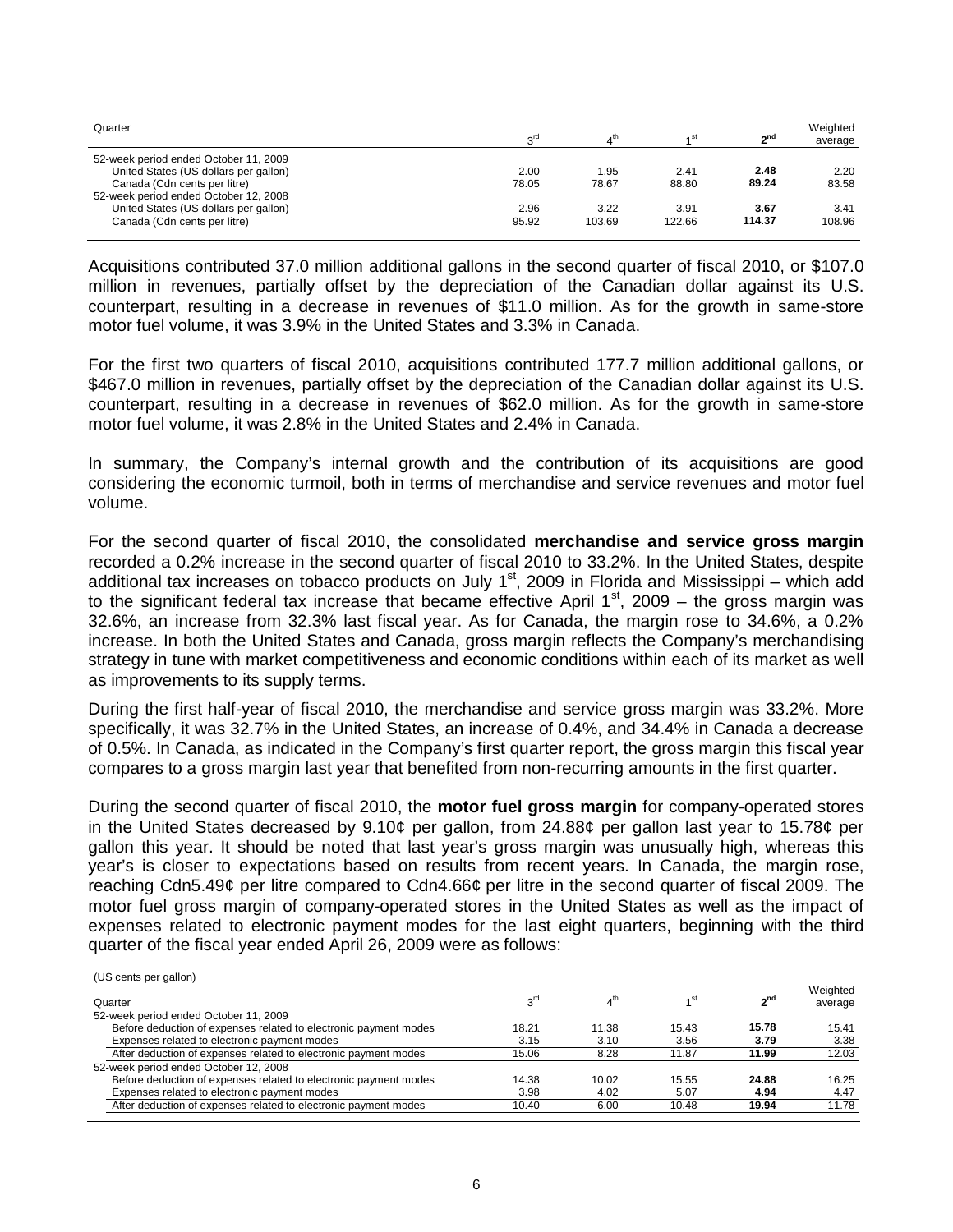As for the 24-week period ended October 11, 2009, the motor fuel gross margin for company-operated stores in the United States decreased by 4.86¢ per gallon, from 20.47¢ per gallon last fiscal year to 15.61¢ per gallon this fiscal year. In Canada, the margin rose, reaching Cdn5.62¢ per litre compared with Cdn5.05¢ per litre for the comparable half-year of fiscal 2009.

For the second quarter of fiscal 2010, **operating, selling, administrative and general expenses** decreased by 4.1% compared with last fiscal year. These expenses increased by 3.5% due to acquisitions while they decreased by 2.2% and by 0.7%, respectively because of the decrease in electronic payment modes expenses and a weaker Canadian dollar. Excluding these items, expenses decreased by 4.7%. Moreover, excluding expenses related to electronic payment modes for both comparable periods, expenses in proportion of merchandise and service sales represented 28.7% of sales this fiscal year compared to 31.1% last fiscal year.

During the first half-year of 2010, operating, selling, administrative and general expenses decreased by 1.3% compared with last year. These expenses increased by 7.4% due to acquisitions while they decreased by 2.4% and by 2.0%, respectively following the decrease in electronic payment modes expenses and the weaker Canadian dollar. Excluding these items, expenses therefore decreased by 4.3%. Moreover, excluding expenses related to electronic payment modes for both comparable periods, expenses in proportion of merchandise and service sales represented 28.5% of sales this fiscal year compared to 30.1% last fiscal year.

Prudent management of controllable expenses as well as sustainable cost reduction measures put in place are the main reasons for these decreases. This performance is quite satisfactory, especially considering that expenses have decreased for a third consecutive quarter, when excluding the impact of acquisitions, exchange rate and electronic payment mode expenses without affecting the service the Company offers its clients.

**Earnings before interests, taxes, depreciation and amortization [EBITDA]** were \$176.4 million for the second quarter of fiscal 2010, down 1.8% compared to the comparable period of the previous fiscal year, and was \$354.8 million for the first half-year of fiscal 2010, up 12.7%. Acquisitions contributed to EBITDA for an amount of \$7.1 million during the second quarter and \$18.8 million during the first half-year.

It should be noted that EBITDA is not a performance measure defined by Canadian GAAP, but management, investors and analysts use this measure to evaluate Couche-Tard's financial and operating performance. Note that this definition of this measure may differ from the one used by other public companies.

| (in millions of US dollars)                             | 12-week periods ended |                  | 24-week periods ended |                  |  |
|---------------------------------------------------------|-----------------------|------------------|-----------------------|------------------|--|
|                                                         | October 11, 2009      | October 12, 2009 | October 11, 2009      | October 12, 2008 |  |
| Net earnings, as reported                               | 88.2                  | 97.6             | 179.3                 | 144.8            |  |
| Add:                                                    |                       |                  |                       |                  |  |
| Income taxes                                            | 34.3                  | 31.7             | 69.7                  | 66.8             |  |
| Financial expenses                                      | 7.0                   | 9.3              | 13.9                  | 19.1             |  |
| Depreciation and amortization of property and equipment | 46.9                  |                  | 91.9                  |                  |  |
| and other assets                                        |                       | 41.1             |                       | 84.0             |  |
| EBITDA                                                  | 176.4                 | 179.7            | 354.8                 | 314.7            |  |

For the second quarter and the first half-year of fiscal 2010, the **depreciation expense** increased due to the investments made through acquisitions, replacement of equipment, additions of new stores and the ongoing implementation of the Couche-Tard's IMPACT program within its network.

For the second quarter and the first half-year of fiscal 2010, **financial expenses** decreased by \$2.3 million and \$5.2 million, respectively, compared with last fiscal year. These decreases are the result of the combined reduction in Couche-Tard's average borrowings and interest rates.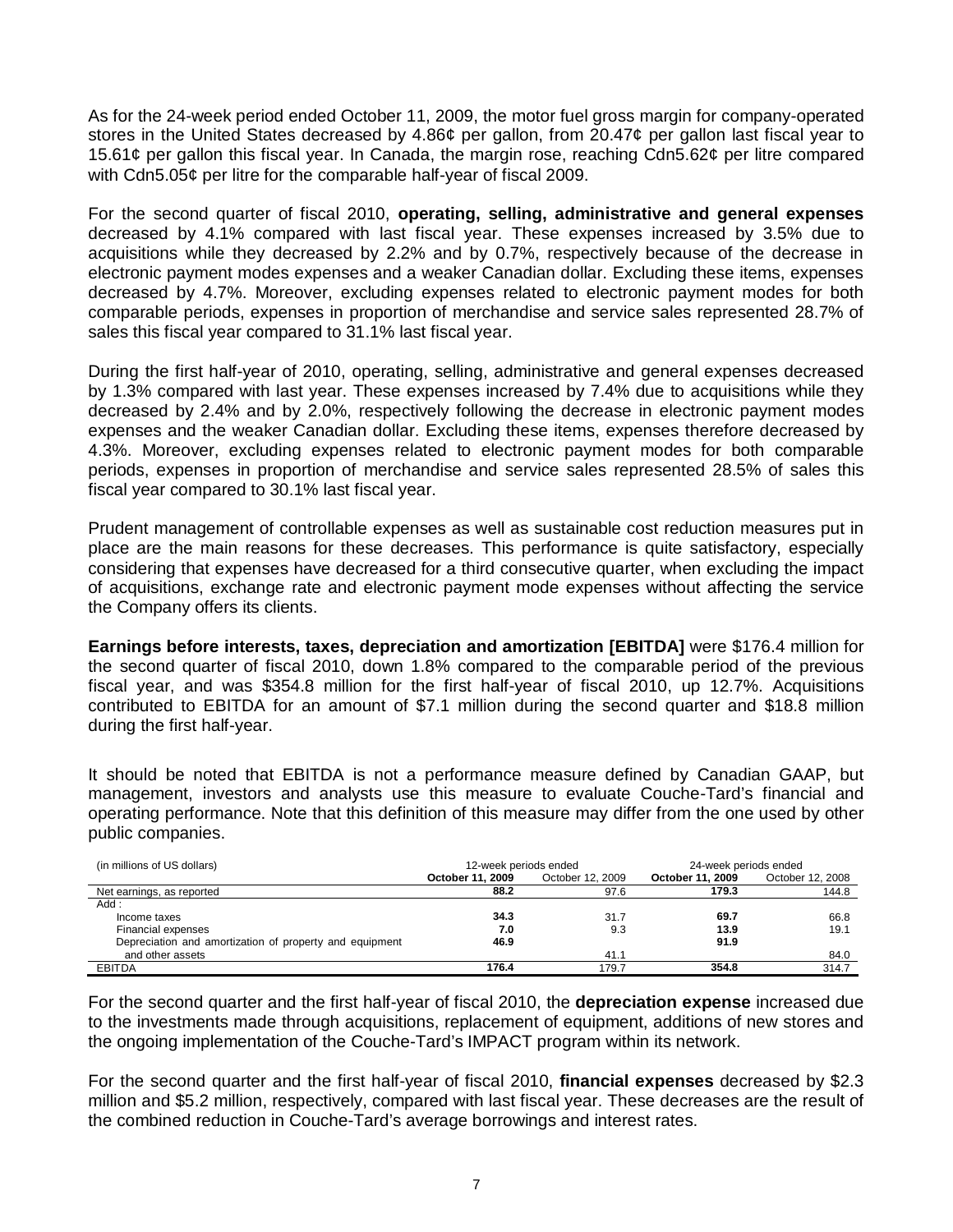The **income tax rate** for the second quarter of fiscal 2010 is 28.0% compared to a rate of 24.5% for the same quarter last fiscal year. As for the first half-year of fiscal 2010, the rate is 28.0% compared to a rate of 31.6% for the comparable period last fiscal year. Variations in the effective rates are mainly related to the corporate reorganization put in place in the first quarter last fiscal year.

Couche-Tard closed the second quarter of fiscal 2010 with **net earnings** of \$88.2 million, which equals \$0.48 per share (or \$0.47 per share on a diluted basis), compared to \$97.6 million last fiscal year (\$0.50 per share or \$0.49 per share on a diluted basis), a decrease of \$9.4 million or 9.6%. This is a very good performance given the exceptionally high motor fuel gross margin in the United-States posted by the Company during the second quarter of fiscal 2009. The impact of the 9.10¢ per gallon decrease in the motor fuel gross margin in the United-States corresponds to a drop of over \$40.0 million in net earnings, approximately.

As for the first half-year of fiscal 2010, net earnings were \$179.3 million (\$0.97 per share or \$0.95 per share on a diluted basis), compared to \$144.8 million last fiscal year (\$0.74 per share or \$0.73 per share on a diluted basis), an increase of \$34.5 million or 23.8%.

### **Liquidity and Capital Resources**

Couche-Tard's sources of liquidity remain unchanged compared with the fiscal year ended April 26, 2009. For further information, please refer to the Company's 2009 Annual Report.

The Company has an interest rate swap agreement, which it entered into in 2004 with a bank. The terms of the agreement remain unchanged compared with the information disclosed in Couche-Tard's 2009 Annual Report.

With respect to capital expenditures, acquisitions and share repurchases carried out by Couche-Tard in the first half-year of fiscal 2010, they were financed using available cash flow. The Company expects that cash available from operations together with borrowings available under its revolving unsecured credit facilities, as well as potential sale and leaseback transactions, will meet liquidity needs in the foreseeable future.

With respect to Couche-Tard's credit facilities, totalling \$1 billion, they have not changed with respect to their terms of use since April 26, 2009 and they will only mature in 2012. As at October 11, 2009, \$362.3 million of the Company's term revolving unsecured operating credits had been used (\$280.0) million for the US dollar portion and \$82.3 million for the Canadian dollar portion). At such date, the weighted average effective interest rate was 0.75% for the US dollar portion and 0.90% for the Canadian dollar portion. In addition, standby letters of credit in the amount of Cdn\$0.9 million and \$22.2 million were outstanding as at October 11, 2009. Couche-Tard also has a \$350.7 million subordinated unsecured debt (nominal value amounting to \$350.0 million, net of attributable financing costs of \$0.7 million, adjusted for the fair value of the interest rate swaps designated as a fair value hedge of the debt), bearing interest at an effective rate of 7.55% (6.48% taking into account the effect of the interest rate swap described above) and maturing in 2013.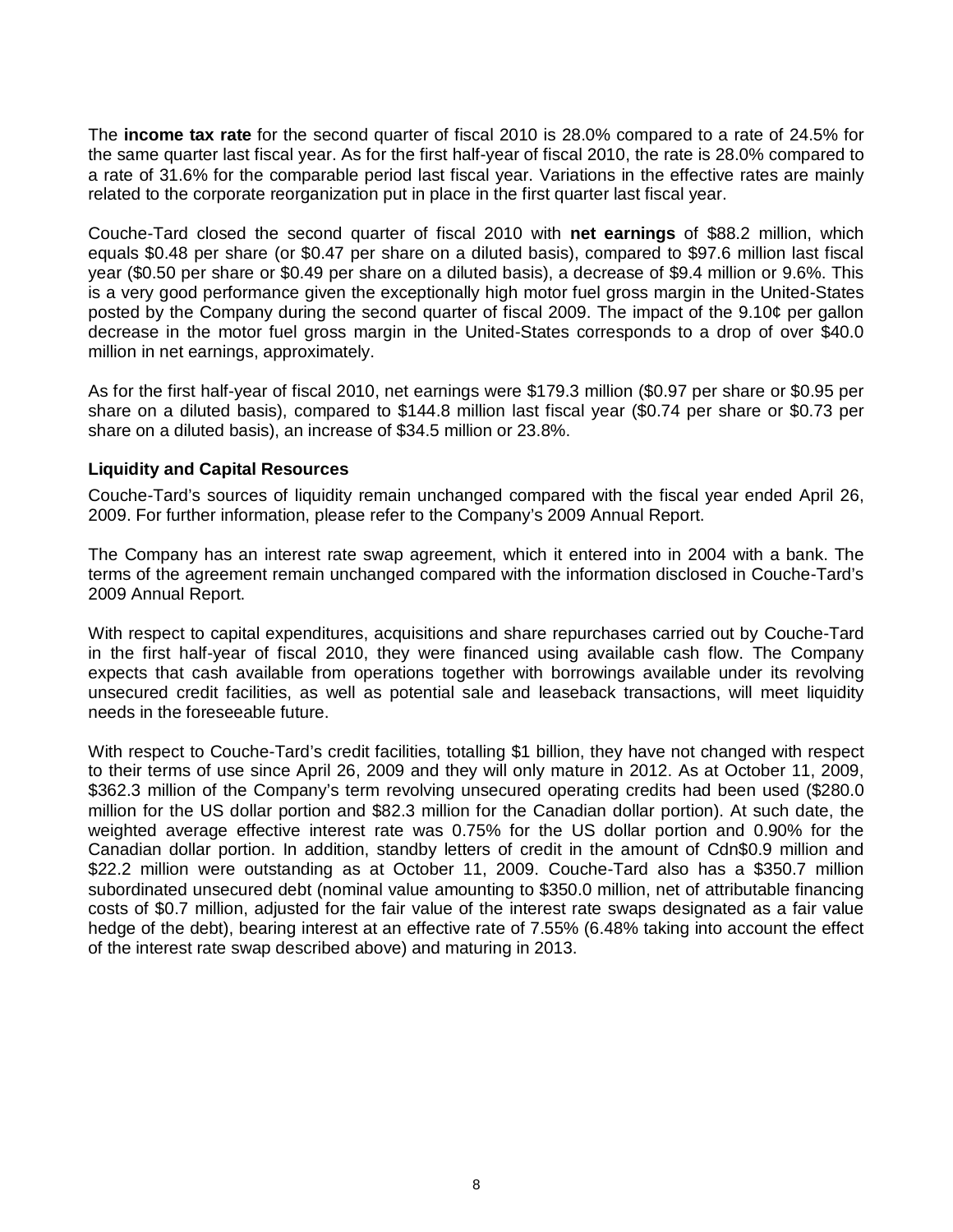# **Selected Consolidated Cash Flow Information**

| (In millions of US dollars)                                                              |             | 12-week periods ended |           | 24-week periods ended |             |           |  |
|------------------------------------------------------------------------------------------|-------------|-----------------------|-----------|-----------------------|-------------|-----------|--|
|                                                                                          | October 11. | October 12,           | Variation | October 11,           | October 12, | Variation |  |
|                                                                                          | 2009        | 2008                  | \$        | 2009                  | 2008        | \$        |  |
| <b>Operating activities</b>                                                              |             |                       |           |                       |             |           |  |
| Cash flows <sup>(1)</sup>                                                                | 135.6       | 146.2                 | (10.6)    | 277.2                 | 242.0       | 35.2      |  |
| Other                                                                                    | 26.5        | 2.6                   | 23.9      | (36.9)                | (35.0)      | (1.9)     |  |
| Net cash provided by operating activities                                                | 162.1       | 148.8                 | 13.3      | 240.3                 | 207.0       | 33.3      |  |
| <b>Investing activities</b>                                                              |             |                       |           |                       |             |           |  |
| Purchase of property and equipment, net of<br>proceeds from the disposal of property and |             |                       |           |                       |             |           |  |
| equipment                                                                                | (45.0)      | (50.6)                | 5.6       | (71.1)                | (83.2)      | 12.1      |  |
| Proceeds from sale and leaseback transactions                                            | 6.5         | 2.6                   | 3.9       | 9.6                   | 2.6         | 7.0       |  |
| Business acquisitions                                                                    | (6.2)       | (1.1)                 | (5.1)     | (67.6)                | (66.2)      | (1.4)     |  |
| Other                                                                                    | (2.4)       | (2.8)                 | 0.4       | (1.5)                 | (5.7)       | 4.2       |  |
| Net cash used in investing activities                                                    | (47.1)      | (51.9)                | 4.8       | (130.6)               | (152.5)     | 21.9      |  |
| <b>Financing activities</b>                                                              |             |                       |           |                       |             |           |  |
| Decrease in long-term borrowings                                                         | (57.7)      | (46.7)                | (11.0)    | (30.0)                | (17.6)      | (12.4)    |  |
| Share repurchase                                                                         | (28.1)      | (43.8)                | 15.7      | (56.4)                | (43.8)      | (12.6)    |  |
| <b>Dividends</b>                                                                         | (11.9)      | (13.3)                | 1.4       | (11.9)                | (13.3)      | 1.4       |  |
| Issuance of shares                                                                       | 2.0         |                       | 2.0       | 2.0                   |             | 2.0       |  |
| Net cash used in financing activities                                                    | (95.7)      | (103.8)               | 8.1       | (96.3)                | (74.7)      | (21.6)    |  |
| Company credit rating                                                                    |             |                       |           |                       |             |           |  |
| Standard and Poor's                                                                      | BB+         | BB+                   |           | BB+                   | BB+         |           |  |
| Moody's                                                                                  | Ba1         | Ba1                   |           | Ba1                   | Ba1         |           |  |

(1) These cash flows are presented for information purposes only and represent a performance measure used especially in financial circles. They represent cash flows from net earnings, plus depreciation and amortization, loss on disposal of assets and future income taxes. They do not have a standardized meaning prescribed by Canadian GAAP and therefore may not be comparable to similar measures presented by other public companies.

# **Operating activities**

During the second quarter of fiscal 2010, net cash from operating activities reached \$162.1 million, up \$13.3 million from the second quarter of fiscal 2009. This increase is mainly due to changes in working capital, including an increase in income taxes payable. During the first half-year of 2010, net cash from operating activities reached \$240.3 million, up \$33.3 million from the comparable period of fiscal 2009 due to an increase in net earnings.

### **Investing activities**

During the second quarter of fiscal 2010, investing activities were primarily for the acquisition of five company-operated stores for an amount of \$5.9 million and for capital expenditures for an amount of \$45.0 million. Capital investments were primarily for the replacement of equipment in some of Couche-Tard's company-operated stores to enhance offerings of products and services and comply with regulations, the addition of new stores as well as the ongoing implementation of the Company's IMPACT program throughout its network.

### **Financing activities**

During the second quarter of fiscal 2010, Couche-Tard recorded a \$57.7 million decrease in long-term borrowing and repurchased shares for a total amount of \$28.1 million. In addition, the Company paid \$11.9 million in dividends.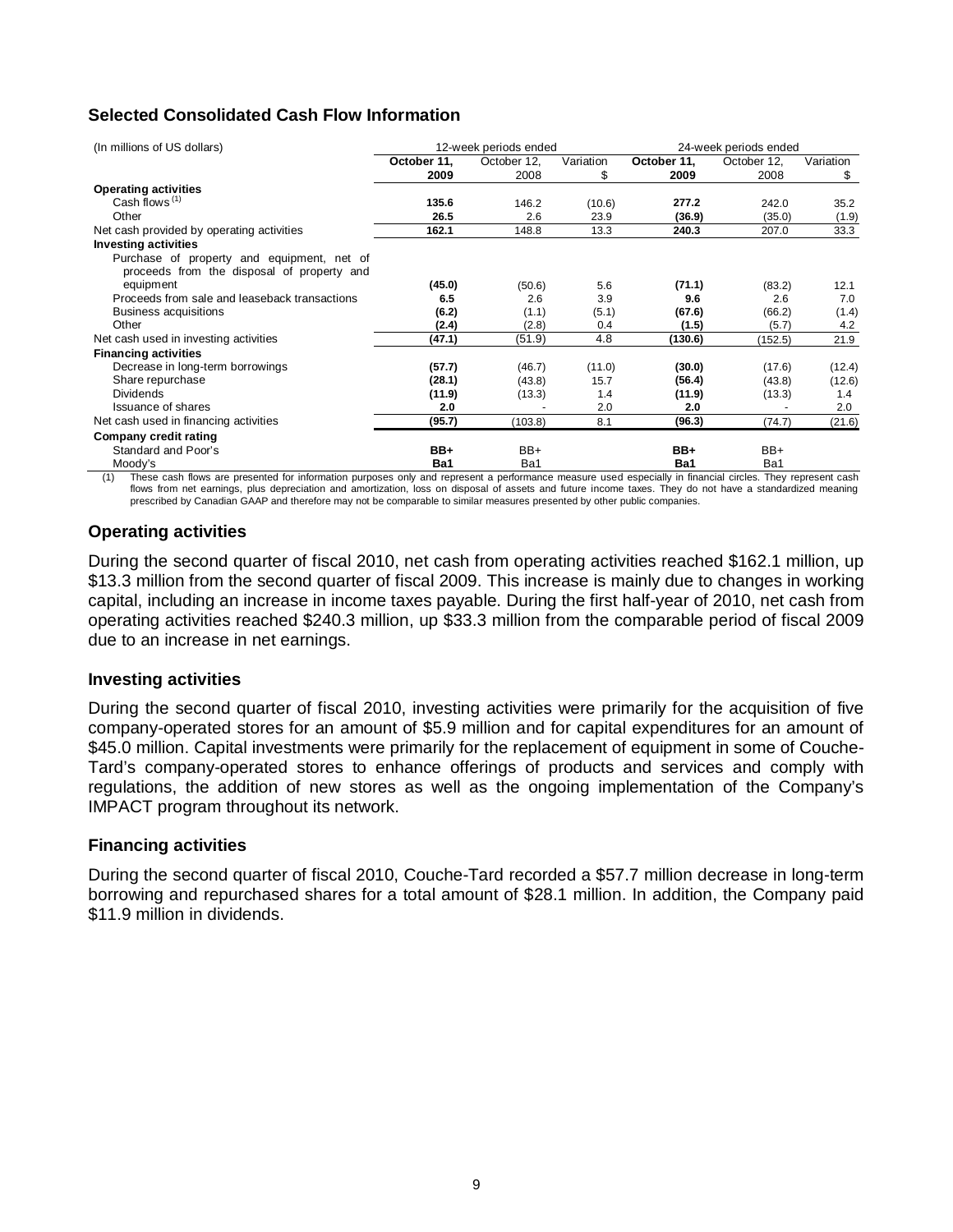# **Financial Position as at October 11, 2009**

As shown by the indebtedness ratios included in the "Selected Consolidated Financial Information" section and net cash provided by operating activities, Couche-Tard's financial position is excellent.

The Company's total consolidated assets amounted to \$3.5 billion as at October 11, 2009 compared to \$3.3 billion as at April 26, 2009. This increase is chiefly the result of five factors:

- 1. The increase in property and equipment mainly resulting from the stores acquired from ExxonMobil;
- 2. The increase in in-store merchandise inventory due to a greater number of stores;
- 3. The increase in motor fuel inventory due to a higher product cost compared to the fourth quarter of fiscal 2009 and a greater number of stores selling motor fuel;
- 4. The increase in credit and debit cards receivables driven by higher motor fuel retail price compared to the fourth quarter of fiscal 2009 as well as the increase in supplier rebates receivable following the increase in merchandise inventories; and
- 5. An overall increase in Canadian and corporate operations assets once translated in U.S. dollars due to a stronger Canadian dollar as at the balance sheet date.

Shareholders' equity amounted to \$1.5 billion as at October 11, 2009, up \$166.8 million compared to April 26, 2009, reflecting net earnings generated during the current fiscal year and the increase in accumulated other comprehensive income due to the strengthening of the Canadian dollar, partially offset by the share repurchases made during the first half-year of 2010.

# **Selected Quarterly Financial Information**

(In millions of US dollars except for per share data, unaudited)

|                                                                                                                                                                                                  | 24-week period<br>ended October 11,<br>2009 |          | 52-week period ended<br>April 26, 2009 |                 |                 |          | Extract from the 52-<br>week period ended<br>April 27, 2008 |          |
|--------------------------------------------------------------------------------------------------------------------------------------------------------------------------------------------------|---------------------------------------------|----------|----------------------------------------|-----------------|-----------------|----------|-------------------------------------------------------------|----------|
| Quarter                                                                                                                                                                                          | 2 <sup>nd</sup>                             | st،      |                                        | $3^{\text{rd}}$ | 2 <sub>nd</sub> |          |                                                             | $3^{rd}$ |
| Weeks                                                                                                                                                                                            | 12 weeks                                    | 12 weeks | 12 weeks                               | 16 weeks        | 12 weeks        | 12 weeks | 12 weeks                                                    | 16 weeks |
| Revenues                                                                                                                                                                                         | 3,825.8                                     | 3.675.1  | 2.994.0                                | 3,911.7         | 4,556.4         | 4.319.0  | 3,705.8                                                     | 4,590.9  |
| Income before depreciation and amortization of property and<br>equipment and other assets, financial expenses and income<br>taxes<br>Depreciation and amortization of property and equipment and | 176.4                                       | 178.4    | 105.0                                  | 168.1           | 179.7           | 135.0    | 63.7                                                        | 130.6    |
| other assets                                                                                                                                                                                     | 46.9                                        | 45.0     | 42.6                                   | 56.4            | 41.1            | 42.9     | 39.9                                                        | 53.8     |
| Operating income                                                                                                                                                                                 | 129.5                                       | 133.4    | 62.4                                   | 111.7           | 138.6           | 92.1     | 23.8                                                        | 76.8     |
| <b>Financial expenses</b>                                                                                                                                                                        | 7.0                                         | 6.9      | 6.8                                    | 10.3            | 9.3             | 9.8      | 9.1                                                         | 16.7     |
| Net earnings                                                                                                                                                                                     | 88.2                                        | 91.1     | 38.0                                   | 71.1            | 97.6            | 47.2     | 15.5                                                        | 50.5     |
| Net earnings per share                                                                                                                                                                           |                                             |          |                                        |                 |                 |          |                                                             |          |
| Basic                                                                                                                                                                                            | \$0.48                                      | \$0.49   | \$0.20                                 | \$0.37          | \$0.50          | \$0.24   | \$0.08                                                      | \$0.25   |
| <b>Diluted</b>                                                                                                                                                                                   | \$0.47                                      | \$0.48   | \$0.20                                 | \$0.36          | \$0.49          | \$0.24   | \$0.08                                                      | \$0.24   |

### **Outlook**

In the course of the fiscal year 2010, Couche-Tard expects to pursue its investments with caution in order to, amongst other things, deploy its IMPACT program. Given the economic climate and the Company's attractive access to capital, Couche-Tard believes to be well positioned to realize acquisitions and create value. However, the Company will continue to exercise patience in order to benefit from a fair price in view of current market conditions. The Company also intends to keep an ongoing focus on its supply terms and its operating expenses.

Finally, in line with its business model, Couche-Tard intends to continue to focus its resources on the sale of fresh products and on innovation, including the introduction of new products and services, in order to satisfy the needs of their large clientele.

November 24, 2009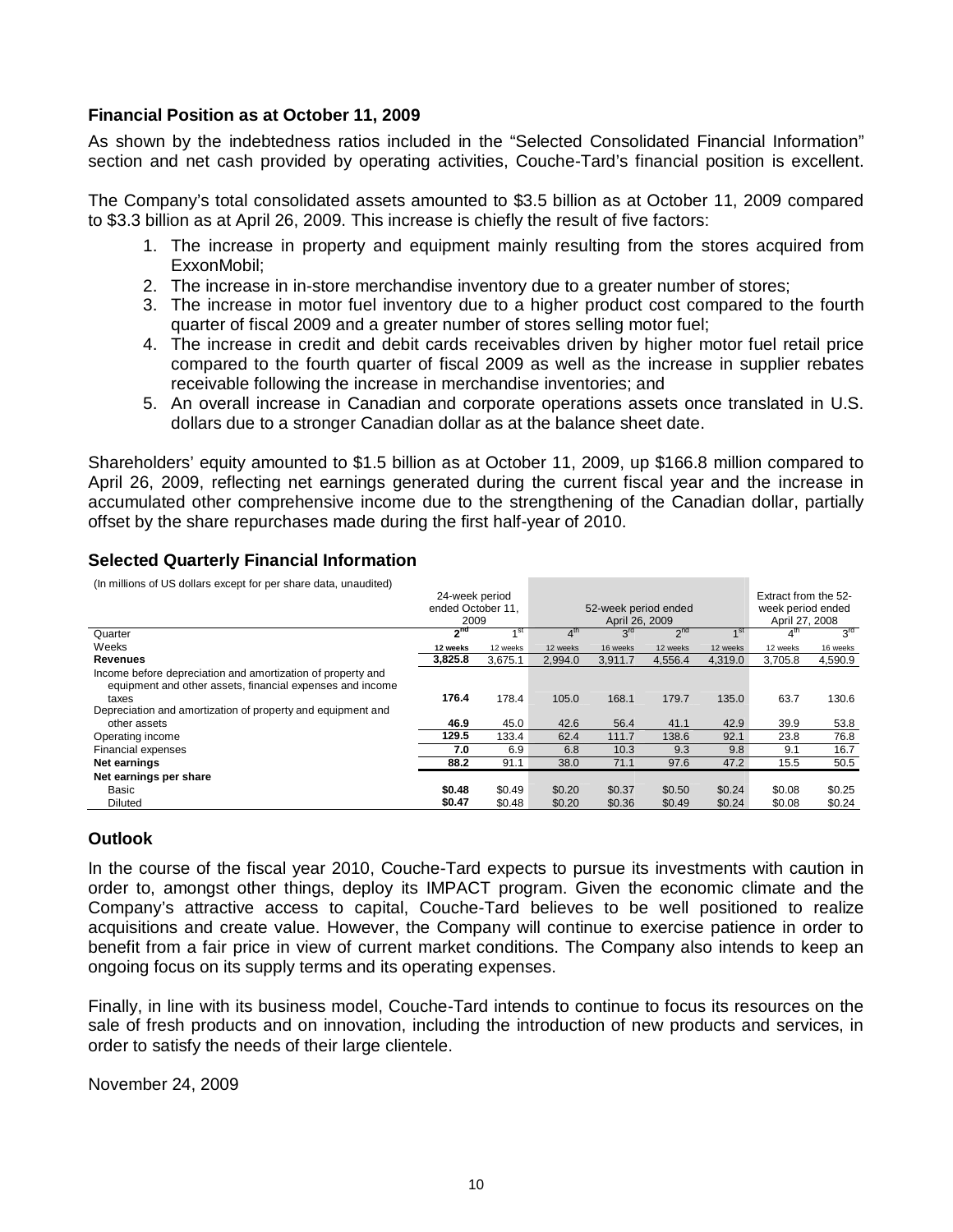### **Profile**

Alimentation Couche-Tard Inc. is the leader in the Canadian convenience store industry. In North America, Couche-Tard is the largest independent convenience store operator (whether integrated with a petroleum company or not) in terms of number of stores. Couche-Tard currently operates a network of 5,904 convenience stores, 4,128 of which include motor fuel dispensing, located in 11 large geographic markets, including eight in the United States covering 43 states and the District of Columbia, and three in Canada covering all ten provinces. More than 52,000 people are employed throughout Couche-Tard's retail convenience network and service centers.

- 30 -

### **Source Raymond Paré**, Vice-President and Chief Financial Officer Tel: (450) 662-6632 ext. 4607 **investor.relations@couche-tard.com**

The statements set forth in this press release, which describes Couche-Tard's objectives, projections, estimates, expectations or forecasts, may constitute forward-looking statements within the meaning of securities legislation. Positive or negative verbs such as "plan", "evaluate", "estimate", "believe" and other related expressions are used to identify such statements. Couche-Tard would like to point out that, by their very nature, forward-looking statements involve risks and uncertainties such that its results, or the measures it adopts, could differ materially from those indicated or underlying these statements, or could have an impact on the degree of realization of a particular projection. Major factors that may lead to a material difference between Couche-Tard's actual results and the projections or expectations set forth in the forward-looking statements include the effects of the integration of acquired businesses and the ability to achieve projected synergies, fluctuations in margins on motor fuel sales, competition in the convenience store and retail motor fuel industries, exchange rate variations, and such other risks as described in detail from time to time in the reports filed by Couche-Tard with securities authorities in Canada and the United States. Unless otherwise required by applicable securities laws, Couche-Tard disclaims any intention or obligation to update or revise any forward-looking statements, whether as a result of new information, future events or otherwise. The forward-looking information in this release is based on information available as of the date of the release.

# **Webcast on November 24, 2009 at 3:30 P.M. (EST)**

Couche-Tard invites analysts known to the Company to send their two questions in advance to its management, before 1:30 P.M. (EST) on November 24, 2009.

Financial analysts and investors who wish to listen to the webcast on Couche-Tard's results which will take place online on November 24, 2009 at 3:30 P.M. (EST) can do so by accessing the Company's website at www.couche-tard.com and by clicking on the corporate presentations link of the investor relations section. For those who will not be able to listen to the live presentation, the recording of the webcast will be available on the Company's website for a period of 90 days.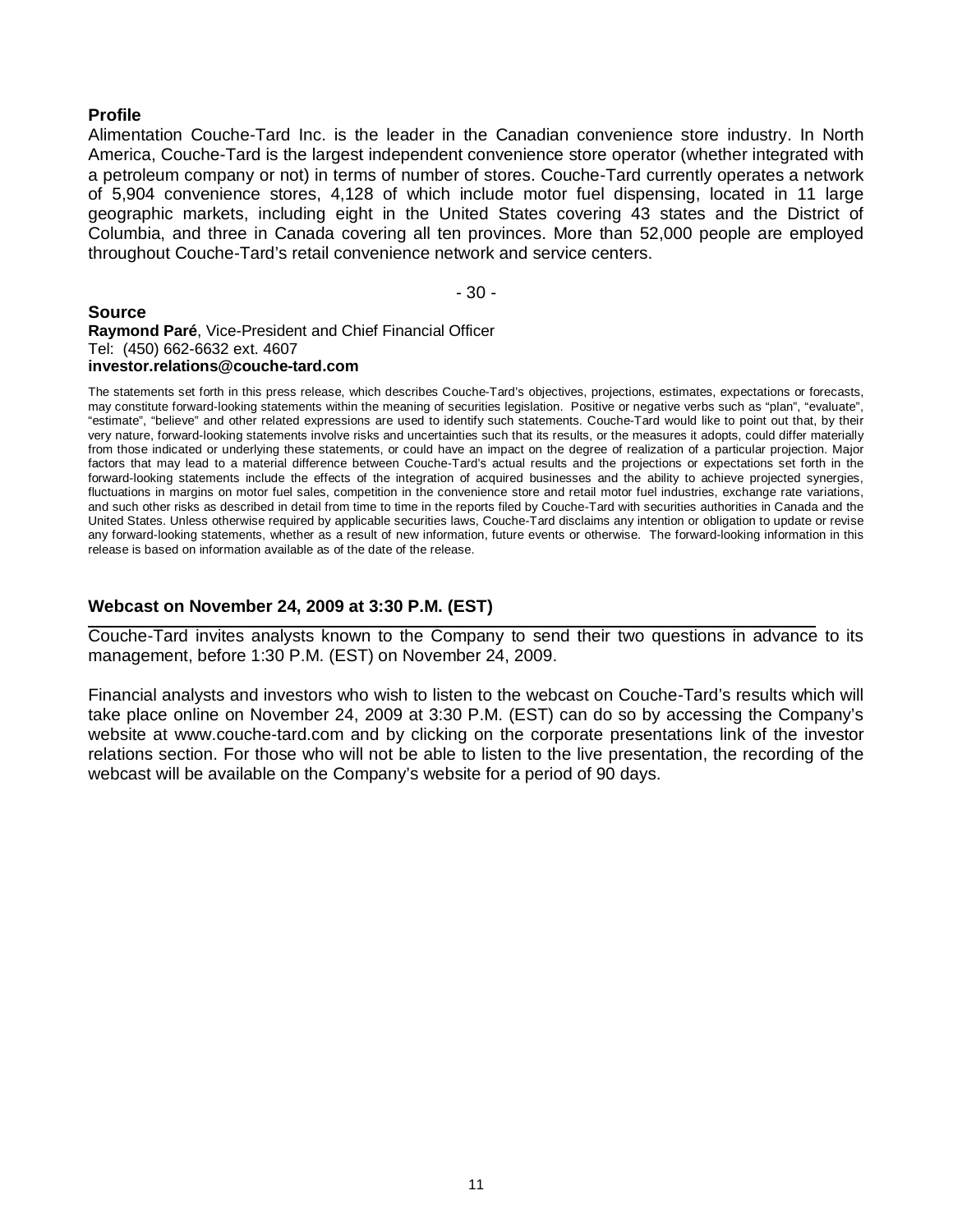### **CONSOLIDATED STATEMENTS OF EARNINGS**

(in millions of US dollars, except per share amounts, unaudited)

|                                                                                                                        |             | 12 weeks    | 24 weeks    |             |  |
|------------------------------------------------------------------------------------------------------------------------|-------------|-------------|-------------|-------------|--|
| For the periods ended                                                                                                  | October 11, | October 12, | October 11, | October 12, |  |
|                                                                                                                        | 2009        | 2008        | 2009        | 2008        |  |
|                                                                                                                        | \$          | \$          | \$          | \$          |  |
| <b>Revenues</b>                                                                                                        | 3,825.8     | 4,556.4     | 7,500.9     | 8,875.4     |  |
| Cost of sales (excluding depreciation and amortization of<br>property and equipment and other assets as shown          |             |             |             |             |  |
| separately below)                                                                                                      | 3,201.9     | 3,910.1     | 6,267.6     | 7,671.0     |  |
| <b>Gross profit</b>                                                                                                    | 623.9       | 646.3       | 1,233.3     | 1,204.4     |  |
| Operating, selling, administrative and general expenses<br>Depreciation and amortization of property and equipment and | 447.5       | 466.6       | 878.5       | 889.7       |  |
| other assets                                                                                                           | 46.9        | 41.1        | 91.9        | 84.0        |  |
|                                                                                                                        | 494.4       | 507.7       | 970.4       | 973.7       |  |
| Operating income                                                                                                       | 129.5       | 138.6       | 262.9       | 230.7       |  |
| Financial expenses                                                                                                     | 7.0         | 9.3         | 13.9        | 19.1        |  |
| Earnings before income taxes                                                                                           | 122.5       | 129.3       | 249.0       | 211.6       |  |
| Income taxes                                                                                                           | 34.3        | 31.7        | 69.7        | 66.8        |  |
| <b>Net earnings</b>                                                                                                    | 88.2        | 97.6        | 179.3       | 144.8       |  |
| Net earnings per share (Note 4)                                                                                        |             |             |             |             |  |
| Basic                                                                                                                  | 0.48        | 0.50        | 0.97        | 0.74        |  |
| <b>Diluted</b>                                                                                                         | 0.47        | 0.49        | 0.95        | 0.73        |  |
| Weighted average number of shares (in thousands)                                                                       | 183,718     | 194,530     | 184,959     | 195,628     |  |
| Weighted average number of shares - diluted (in thousands)                                                             | 188,311     | 198,265     | 189,144     | 199,474     |  |
| Number of shares outstanding at end of period (in thousands)                                                           | 183,572     | 193,023     | 183,572     | 193,023     |  |

### **CONSOLIDATED STATEMENTS OF COMPREHENSIVE INCOME**

(in millions of US dollars, unaudited)

| For the periods ended                                        |             | 12 weeks    | 24 weeks    |             |  |
|--------------------------------------------------------------|-------------|-------------|-------------|-------------|--|
|                                                              | October 11. | October 12. | October 11. | October 12. |  |
|                                                              | 2009        | 2008        | 2009        | 2008        |  |
|                                                              |             |             |             |             |  |
| Net earnings                                                 | 88.2        | 97.6        | 179.3       | 144.8       |  |
| Other comprehensive income                                   |             |             |             |             |  |
| Changes in cumulative translation adjustments <sup>(1)</sup> | 21.5        | (69.9)      | 46.5        | (67.7)      |  |
| Change in fair value of a financial instrument designated as |             |             |             |             |  |
| a cash flow hedge $(2)$                                      | 0.3         |             | 0.8         |             |  |
| Other comprehensive income                                   | 21.8        | (69.9)      | 47.3        | (67.7)      |  |
| <b>Comprehensive income</b>                                  | 110.0       | 27.7        | 226.6       | 77.1        |  |

(1) For the 12 and 24-week periods ended October 11, 2009, these amounts include a gain of \$28.2 and \$71.2, respectively (net of income taxes of \$11.0 and \$27.7, respectively). For the 12 and 24-week periods ended October 12, 2008 these amounts include a loss of \$101.5 and \$86.3, respectively (net of income taxes of \$33.0 and \$39.8, respectively). These gains and losses arise from the translation of US dollar denominated long-term debt designated as a foreign exchange hedge of the Company's net investment in its U.S. self-sustaining operations.

(2) For the 12 and 24-week periods ended October 11, 2009, these amounts are net of income taxes of \$0.1 and \$0.3, respectively.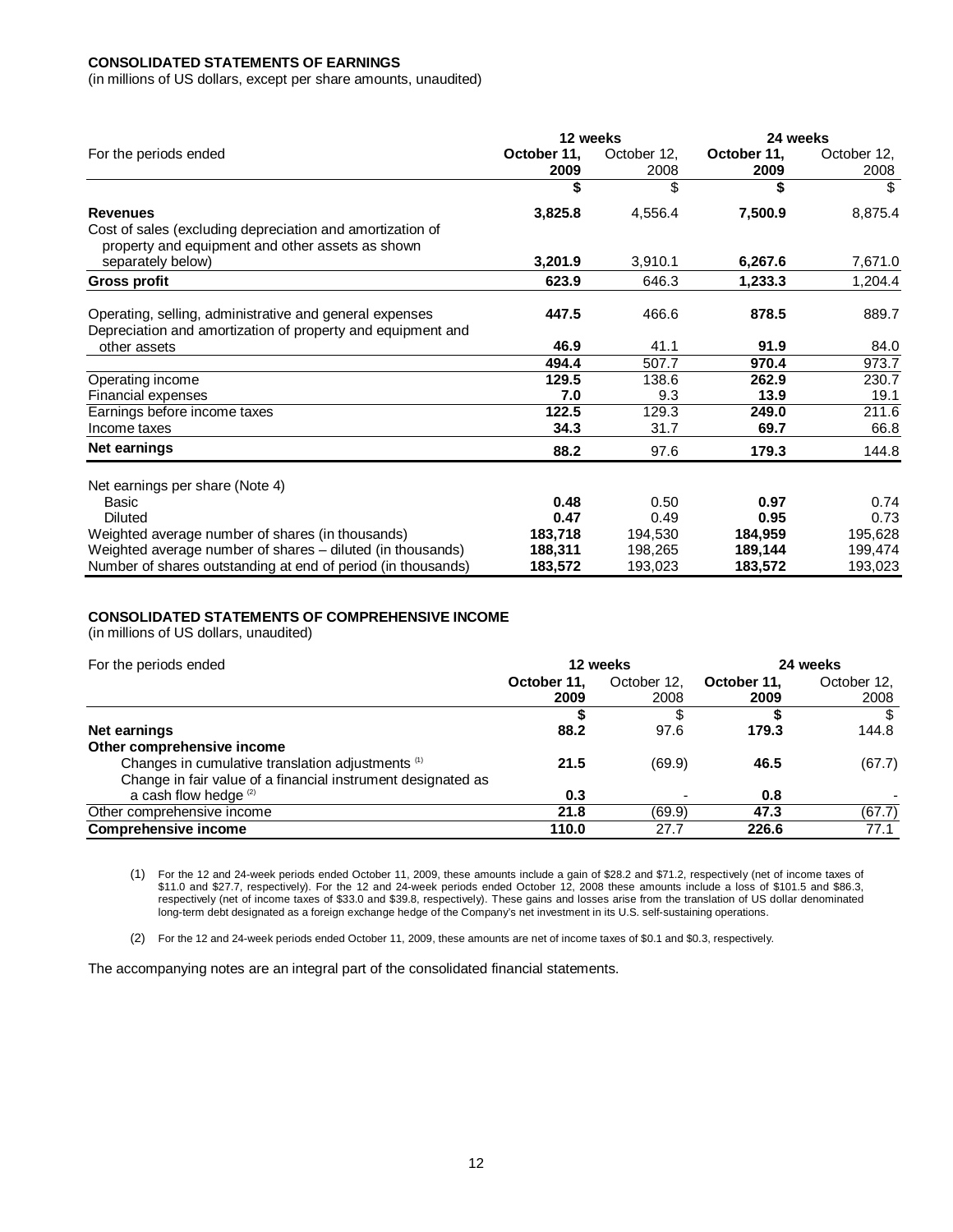### **CONSOLIDATED STATEMENTS OF CHANGES IN SHAREHOLDERS' EQUITY**

(in millions of US dollars, unaudited)

| For the 24-week period ended                   |         |                    |          |                    | October 11, 2009 |
|------------------------------------------------|---------|--------------------|----------|--------------------|------------------|
|                                                |         |                    |          | <b>Accumulated</b> |                  |
|                                                |         |                    |          | other              |                  |
|                                                | Capital | <b>Contributed</b> | Retained | comprehensive      | Shareholders'    |
|                                                | stock   | surplus            | earnings | income             | equity           |
|                                                | \$      | \$                 | \$       | \$                 | \$               |
| Balance, beginning of period                   | 329.1   | 17.7               | 932.6    | 46.6               | 1,326.0          |
| Comprehensive income:                          |         |                    |          |                    |                  |
| Net earnings                                   |         |                    | 179.3    |                    | 179.3            |
| Change in cumulative translation adjustments   |         |                    |          | 46.5               | 46.5             |
| Change in fair value of a financial instrument |         |                    |          |                    |                  |
| designated as a cash flow hedge (net of        |         |                    |          |                    |                  |
| income taxes of \$0.3)                         |         |                    |          | 0.8                | 0.8              |
| Comprehensive income for the period            |         |                    |          |                    | 226.6            |
| <b>Dividends</b>                               |         |                    | (11.9)   |                    | (11.9)           |
| Stock-based compensation expense (note 6)      |         | 0.9                |          |                    | 0.9              |
| Fair value of stock options exercised          | 0.7     | (0.7)              |          |                    |                  |
| Cash received upon exercise of stock options   | 2.0     |                    |          |                    | 2.0              |
| Repurchase and cancellation of shares          | (10.3)  |                    |          |                    | (10.3)           |
| Excess of acquisition cost over book value of  |         |                    |          |                    |                  |
| Class A multiple voting shares and Class B     |         |                    |          |                    |                  |
| subordinate voting shares repurchased and      |         |                    |          |                    |                  |
| cancelled                                      |         |                    | (40.5)   |                    | (40.5)           |
| Balance, end of period                         | 321.5   | 17.9               | 1,059.5  | 93.9               | 1,492.8          |

| For the 24-week period ended                  |         |             |          |               | October 12, 2008 |
|-----------------------------------------------|---------|-------------|----------|---------------|------------------|
|                                               |         |             |          | Accumulated   |                  |
|                                               |         |             |          | other         |                  |
|                                               | Capital | Contributed | Retained | comprehensive | Shareholders'    |
|                                               | stock   | surplus     | earnings | income        | equity           |
|                                               | \$      | \$          | \$       | \$            | \$               |
| Balance, beginning of period                  | 348.8   | 15.6        | 775.0    | 114.3         | 1,253.7          |
| Comprehensive income:                         |         |             |          |               |                  |
| Net earnings                                  |         |             | 144.8    |               | 144.8            |
| Change in cumulative translation adjustments  |         |             |          | (67.7)        | (67.7)           |
| Comprehensive income for the period           |         |             |          |               | 77.1             |
| <b>Dividends</b>                              |         |             | (13.3)   |               | (13.3)           |
| Stock-based compensation expense (note 6)     |         | 1.5         |          |               | 1.5              |
| Repurchase and cancellation of shares         | (8.8)   |             |          |               | (8.8)            |
| Excess of acquisition cost over book value of |         |             |          |               |                  |
| Class A multiple voting shares and Class B    |         |             |          |               |                  |
| subordinate voting shares repurchased and     |         |             |          |               |                  |
| cancelled                                     |         |             | (27.2)   |               | (27.2)           |
| Balance, end of period                        | 340.0   | 17.1        | 879.3    | (46.6)        | 1,283.0          |
|                                               |         |             |          |               |                  |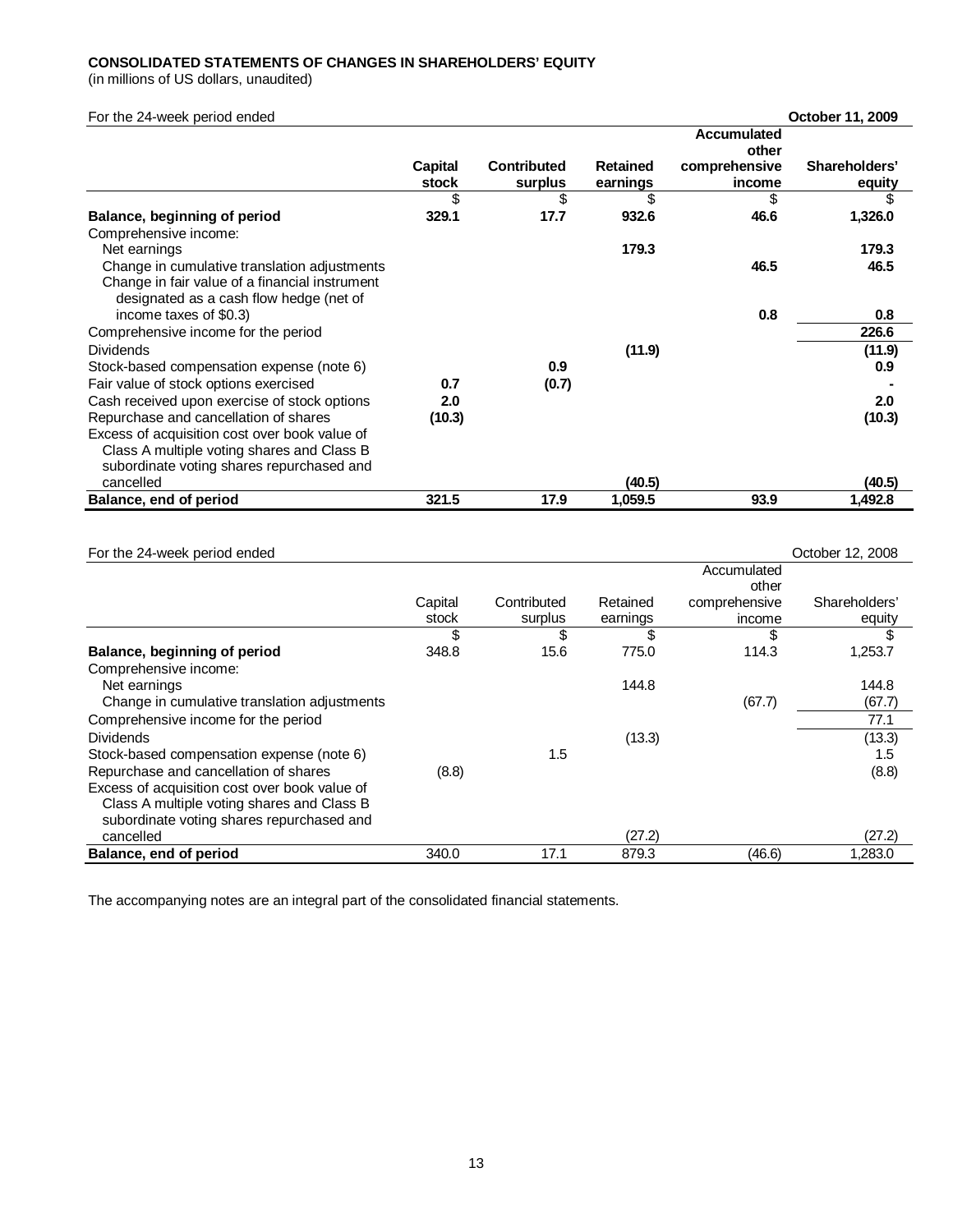### **CONSOLIDATED STATEMENTS OF CASH FLOWS**

(in millions of US dollars, unaudited)

|                                                                   |               | 12 weeks    | 24 weeks    |             |  |
|-------------------------------------------------------------------|---------------|-------------|-------------|-------------|--|
| For the periods ended                                             | October 11,   | October 12, | October 11, | October 12, |  |
|                                                                   | 2009          | 2008        | 2009        | 2008        |  |
|                                                                   | \$            | \$          | \$          | \$          |  |
| <b>Operating activities</b>                                       |               |             |             |             |  |
| Net earnings                                                      | 88.2          | 97.6        | 179.3       | 144.8       |  |
| Adjustments to reconcile net earnings to net cash provided by     |               |             |             |             |  |
| operating activities                                              |               |             |             |             |  |
| Depreciation and amortization of property and equipment and       |               |             |             |             |  |
| other assets, net of amortization of deferred credits             | 40.5          | 36.4        | 79.5        | 74.5        |  |
| Future income taxes                                               | 8.7           | 9.6         | 20.3        | 19.2        |  |
| (Gain) loss on disposal of property and equipment and other       |               |             |             |             |  |
| assets                                                            | (1.8)         | 2.6         | (1.9)       | 3.5         |  |
| Deferred credits                                                  | 6.8           | 1.8         | 8.8         | 4.1         |  |
| Other                                                             | 4.7           | 2.8         | 8.9         | 7.2         |  |
| Changes in non-cash working capital                               | 15.0          | (2.0)       | (54.6)      | (46.3)      |  |
| Net cash provided by operating activities                         | 162.1         | 148.8       | 240.3       | 207.0       |  |
|                                                                   |               |             |             |             |  |
| <b>Investing activities</b>                                       |               |             |             |             |  |
| Purchase of property and equipment                                | (45.0)        | (53.1)      | (71.1)      | (88.1)      |  |
| Proceeds from sale and leaseback transactions                     | 6.5           | 2.6         | 9.6         | 2.6         |  |
| Business acquisitions (Note 3)                                    | (6.2)         | (1.1)       | (67.6)      | (66.2)      |  |
| Increase in other assets                                          | (4.2)         | (2.8)       | (8.0)       | (5.7)       |  |
| Proceeds from disposal of property and equipment and other        |               |             |             |             |  |
| assets                                                            | 1.8           | 2.5         | 6.5         | 4.9         |  |
| Net cash used in investing activities                             | (47.1)        | (51.9)      | (130.6)     | (152.5)     |  |
|                                                                   |               |             |             |             |  |
| <b>Financing activities</b><br>Net decrease in long-term debt     |               |             | (30.0)      |             |  |
| <b>Issuance of shares</b>                                         | (57.7)<br>2.0 | (46.7)      | 2.0         | (17.6)      |  |
| Repurchase of shares                                              | (28.1)        | (43.8)      | (56.4)      | (43.8)      |  |
| <b>Dividends</b>                                                  | (11.9)        |             | (11.9)      |             |  |
|                                                                   |               | (13.3)      |             | (13.3)      |  |
| Net cash used in financing activities                             | (95.7)        | (103.8)     | (96.3)      | (74.7)      |  |
| Effect of exchange rate fluctuations on cash and cash equivalents | 4.0           | (8.7)       | 9.0         | (7.9)       |  |
| Net increase (decrease) in cash and cash equivalents              | 23.3          | (15.6)      | 22.4        | (28.1)      |  |
| Cash and cash equivalents, beginning of period                    | 172.4         | 203.5       | 173.3       | 216.0       |  |
| Cash and cash equivalents, end of period                          | 195.7         | 187.9       | 195.7       | 187.9       |  |
|                                                                   |               |             |             |             |  |
| <b>Supplemental information:</b>                                  |               |             |             |             |  |
| Interest paid                                                     | 1.9           | 4.9         | 14.9        | 19.2        |  |
| Income taxes paid                                                 | 15.2          | 21.6        | 42.0        | 46.5        |  |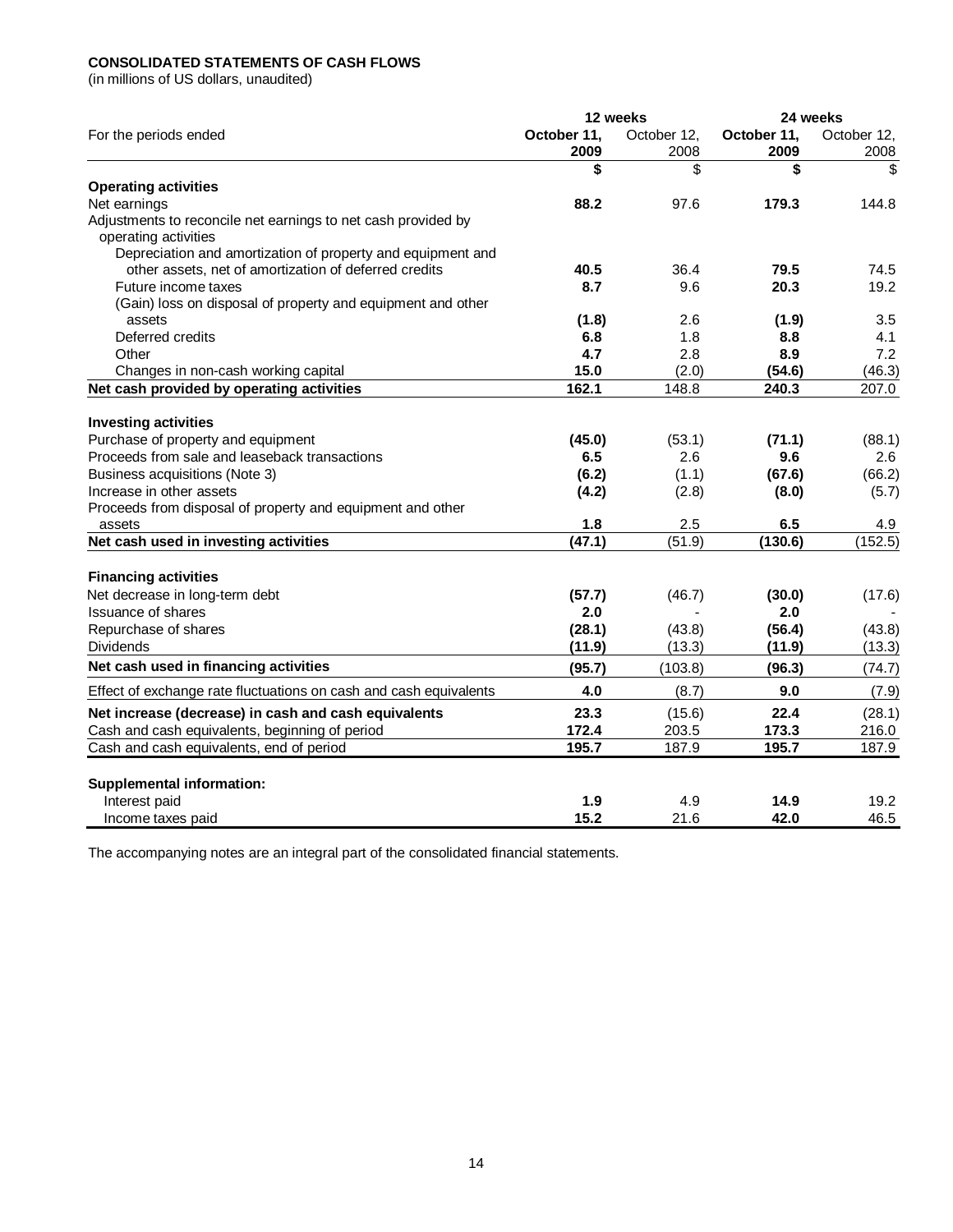#### **CONSOLIDATED BALANCE SHEETS**

(in millions of US dollars)

|                                                                                                                                                                                  | As at October 11,<br>2009<br>(unaudited) | As at April 26,<br>2009              |
|----------------------------------------------------------------------------------------------------------------------------------------------------------------------------------|------------------------------------------|--------------------------------------|
| <b>Assets</b>                                                                                                                                                                    | S                                        | \$                                   |
|                                                                                                                                                                                  |                                          |                                      |
| <b>Current assets</b><br>Cash and cash equivalents                                                                                                                               | 195.7                                    | 173.3                                |
| Accounts receivable                                                                                                                                                              | 269.7                                    | 225.4                                |
| Inventories                                                                                                                                                                      | 460.7                                    | 400.3                                |
| Prepaid expenses                                                                                                                                                                 | 14.8                                     | 8.5                                  |
| Future income taxes                                                                                                                                                              | 38.0                                     | 37.0                                 |
|                                                                                                                                                                                  | 978.9                                    | 844.5                                |
| Property and equipment                                                                                                                                                           | 1,860.3                                  | 1,789.4                              |
| Goodwill                                                                                                                                                                         | 411.6                                    | 384.8                                |
| <b>Trademarks and licenses</b>                                                                                                                                                   | 173.8                                    | 172.0                                |
| Deferred charges                                                                                                                                                                 | 10.5                                     | 10.9                                 |
| Other assets                                                                                                                                                                     | 59.3                                     | 49.8                                 |
| Future income taxes                                                                                                                                                              | 6.3                                      | 4.5                                  |
|                                                                                                                                                                                  | 3,500.7                                  | 3,255.9                              |
| <b>Liabilities</b><br><b>Current liabilities</b><br>Accounts payable and accrued liabilities<br>Income taxes payable<br>Future income taxes<br>Current portion of long-term debt | 794.1<br>37.2<br>1.4<br>4.0<br>836.7     | 758.1<br>26.3<br>0.7<br>3.9<br>789.0 |
|                                                                                                                                                                                  | 723.7                                    | 745.3                                |
| Long-term debt<br>Deferred credits and other liabilities                                                                                                                         | 278.1                                    | 259.0                                |
| Future income taxes                                                                                                                                                              | 169.4                                    | 136.6                                |
|                                                                                                                                                                                  | 2,007.9                                  | 1,929.9                              |
|                                                                                                                                                                                  |                                          |                                      |
| <b>Shareholders' equity</b>                                                                                                                                                      |                                          |                                      |
| Capital stock                                                                                                                                                                    | 321.5                                    | 329.1                                |
| Contributed surplus                                                                                                                                                              | 17.9                                     | 17.7                                 |
| Retained earnings                                                                                                                                                                | 1,059.5                                  | 932.6                                |
| Accumulated other comprehensive income                                                                                                                                           | 93.9                                     | 46.6                                 |
|                                                                                                                                                                                  | 1,492.8                                  | 1,326.0                              |
|                                                                                                                                                                                  | 3,500.7                                  | 3,255.9                              |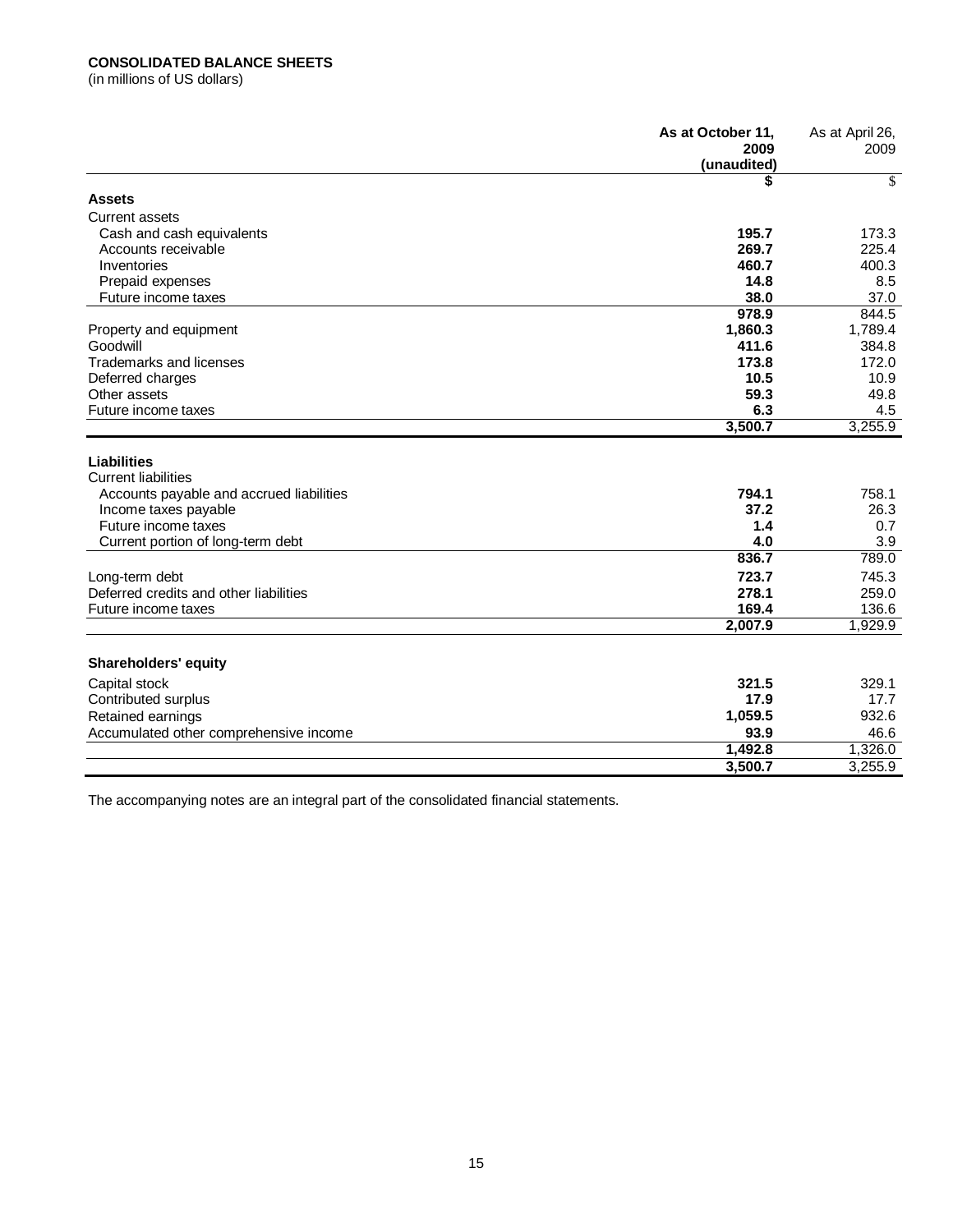(in millions of US dollars, except per share and stock option data, unaudited)

#### **1. CONSOLIDATED FINANCIAL STATEMENTS PRESENTATION**

The unaudited interim consolidated financial statements have been prepared by the Company in accordance with Canadian generally accepted accounting principles (Canadian GAAP) and have not been subject to a review engagement by the Company's external auditors. These consolidated financial statements were prepared in accordance with the same accounting policies and methods as the audited annual consolidated financial statements for the fiscal year ended April 26, 2009, with the exception of the accounting changes described in Note 2 below. The unaudited interim consolidated financial statements do not include all the information for complete financial statements and should be read in conjunction with the audited annual consolidated financial statements and notes thereto in the Company's 2009 Annual Report (the 2009 Annual Report). The results of operations for the interim periods presented do not necessarily reflect results expected for the full year. The Company's business follows a seasonal pattern. The busiest period is the first half of each fiscal year, which includes summer's sales.

### **2. ACCOUNTING CHANGES**

#### **Goodwill and Intangible Assets**

On April 27, 2009, the Company adopted Canadian Institute of Chartered Accountants (CICA) Handbook Section 3064 "Goodwill and Intangible Assets", replacing Section 3062 "Goodwill and Other Intangible Assets" and Section 3450 "Research and Development Costs". The new Section establishes standards for the recognition, measurement, presentation and disclosure of goodwill subsequent to its initial recognition and of intangible assets by profit-oriented enterprises. Standards relating to goodwill are unchanged from the standards included in the previous Section 3062. The adoption of this new Section had no impact on the Company's consolidated financial statements.

#### **3. BUSINESS ACQUISITIONS**

On May 28, 2009, the Company purchased 43 company-operated stores in the Phoenix, Arizona region, United-States from ExxonMobil Corporation. The Company leases the lands and buildings related to nine sites, it owns the building and leases the land for one site, while it owns both these assets for the other sites. Under the same transaction, ExxonMobil also transferred to the Company the "*On the Run*" trademark rights in the United States as well as 444 franchised stores operating under this trademark in the United States.

Since the beginning of the fiscal year, the Company also acquired six stores through two distinct transactions. The Company owns the land and buildings for five sites while it leases both these assets for one site.

These acquisitions were settled for a total cash consideration of \$67.6, including direct acquisition costs. The preliminary allocations of the purchase price of the acquisitions were established based on available information and on the basis of preliminary evaluations and assumptions management believes to be reasonable. Since the Company has not completed its fair value assessment of the net assets acquired for all transactions, the preliminary allocations of certain acquisitions are subject to adjustments to the fair value of the assets and liabilities until the process is completed. The allocations are based on the estimated fair values on the dates of acquisition:

|                                                              | \$   |
|--------------------------------------------------------------|------|
| Tangible assets acquired                                     |      |
| Inventories                                                  | 4.0  |
| Property and equipment                                       | 63.0 |
| Other assets                                                 | 0.1  |
| Total tangible assets                                        | 67.1 |
| Liabilities assumed                                          |      |
| Accounts payable and accrued liabilities                     | 1.1  |
| Deferred credits and other liabilities                       | 1.3  |
| <b>Total liabilities</b>                                     | 2.4  |
| Net tangible assets acquired                                 | 64.7 |
| Intangibles                                                  | 1.3  |
| Goodwill                                                     | 1.6  |
| Total consideration paid, including direct acquisition costs | 67.6 |

The Company expects that approximately \$1.0 of the goodwill related to these transactions will be deductible for tax purposes.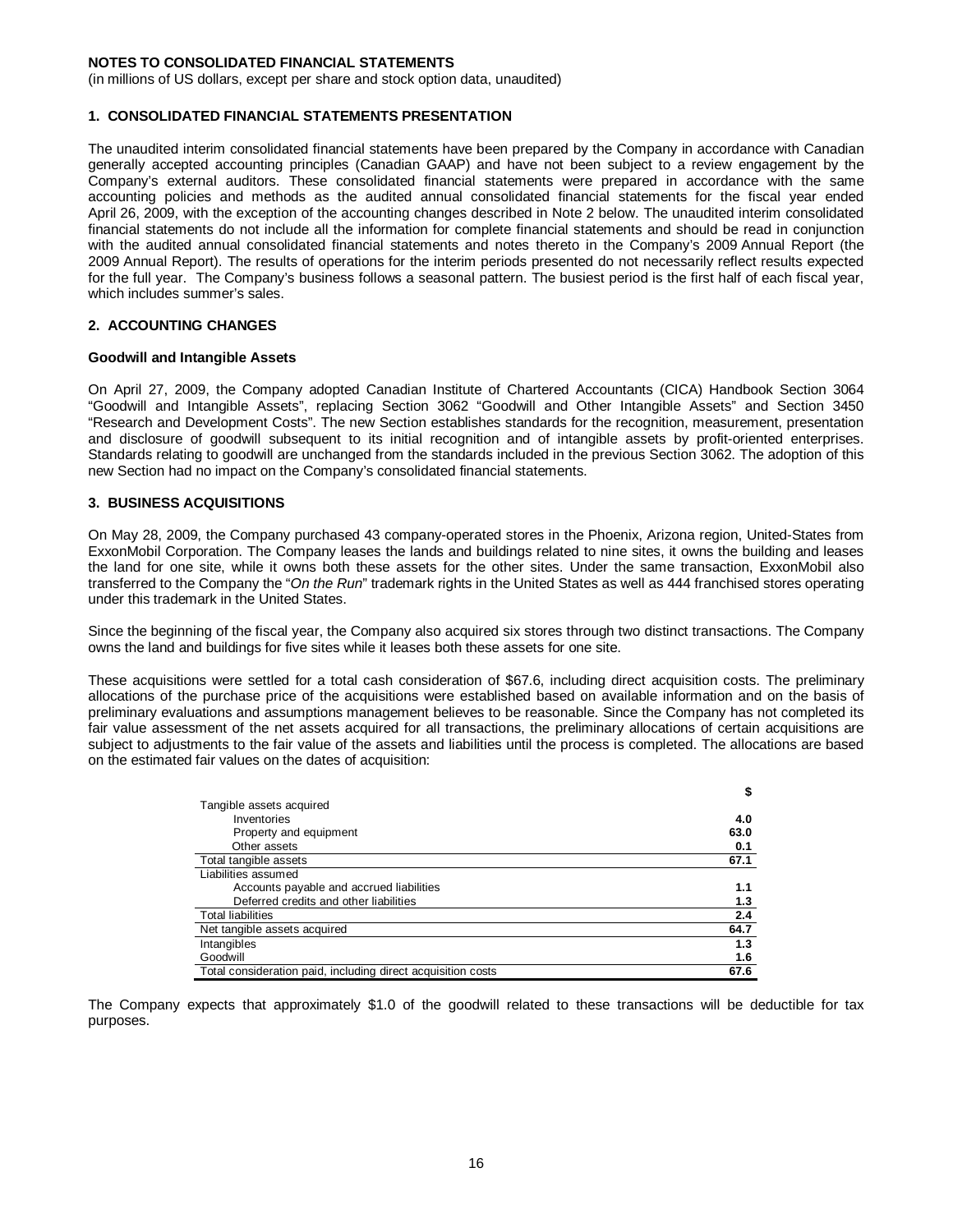(in millions of US dollars, except per share and stock option data, unaudited)

### **4. NET EARNINGS PER SHARE**

|                                    | 12-week period<br>ended October 11, 2009 |                         |            | 12-week period<br>ended October 12, 2008 |                        |           |  |
|------------------------------------|------------------------------------------|-------------------------|------------|------------------------------------------|------------------------|-----------|--|
|                                    |                                          | <b>Weighted average</b> | <b>Net</b> |                                          | Weighted average       | Net       |  |
|                                    | <b>Net</b>                               | number of shares        | earnings   | Net                                      | number of shares       | earnings  |  |
|                                    | earnings                                 | (in thousands)          | per share  | earnings                                 | (in thousands)         | per share |  |
|                                    |                                          |                         |            | \$                                       |                        | \$        |  |
| Basic net earnings attributable to |                                          |                         |            |                                          |                        |           |  |
| Class A and B shareholders         | 88.2                                     | 183,718                 | 0.48       | 97.6                                     | 194,530                | 0.50      |  |
|                                    |                                          |                         |            |                                          |                        |           |  |
| Dilutive effect of stock options   |                                          | 4,593                   | (0.01)     |                                          | 3,735                  | (0.01)    |  |
| Diluted net earnings available for |                                          |                         |            |                                          |                        |           |  |
| Class A and B shareholders         | 88.2                                     | 188,311                 | 0.47       | 97.6                                     | 198,265                | 0.49      |  |
|                                    |                                          |                         |            |                                          |                        |           |  |
|                                    | 24-week period                           |                         |            | 24-week period                           |                        |           |  |
|                                    |                                          | ended October 11, 2009  |            |                                          | ended October 12, 2008 |           |  |
|                                    |                                          | <b>Weighted average</b> | <b>Net</b> |                                          | Weighted average       | Net       |  |
|                                    | <b>Net</b>                               | number of shares        | earnings   | Net                                      | number of shares       | earnings  |  |
|                                    | earnings                                 | (in thousands)          | per share  | earnings                                 | (in thousands)         | per share |  |
|                                    | \$                                       |                         | \$         | \$                                       |                        | \$        |  |
| Basic net earnings attributable to |                                          |                         |            |                                          |                        |           |  |
| Class A and B shareholders         | 179.3                                    | 184,959                 | 0.97       | 144.8                                    | 195,628                | 0.74      |  |

Dilutive effect of stock options **4,185 (0.02)** 3,846 (0.01) Diluted net earnings available for Class A and B shareholders **179.3 189,144 0.95** 144.8 199,474 0.73

A total of 864,075 stock options are excluded from the calculation of the diluted net earnings per share due to their antidilutive effect for the 12 and 24-week period ended October 11, 2009. There are 1,682,795 stocks options excluded from the calculation for the 12 and 24-week period ended October 12, 2008.

#### **5. CAPITAL STOCK**

As at October 11, 2009, the Company has 53,706,712 (53,727,412 as at October 12, 2008) issued and outstanding Class A multiple voting shares each comprising ten votes per share and 129 865 277 (139,295,236 as at October 12, 2008) outstanding Class B subordinate voting shares each comprising one vote per share.

On August 8, 2008, the Company implemented a share repurchase program which allows to repurchase up to 2,693,860 Class A multiple voting shares (representing 5.0% of the 53,877,212 Class A multiple voting shares issued and outstanding as at July 29, 2008) and up to 14,031,210 Class B subordinate voting shares (representing 10.0% of the 140,312,108 Class B subordinate voting shares of the public float, as defined by applicable rules, as at July 29, 2008). When making such repurchases, the number of issued and outstanding Class A multiple voting shares and Class B subordinate voting shares is reduced and the proportionate interest of the shareholders in the share capital of the Company is increased on a pro rata basis. All shares repurchased under the share repurchase program are cancelled upon repurchase. During the 12-week period ended October 11, 2009, the Company has repurchased under this program a total of 1,400 Class A multiple voting shares at an average cost of Cdn\$16.63 and 1,850,300 Class B subordinate voting shares at an average cost of Cdn\$16.52. On a cumulative basis since the implementation of the program, the Company has repurchased a total of 19,000 Class A multiple voting shares at an average cost of Cdn\$13.43 and 11,779,400 Class B subordinate voting shares at an average cost of Cdn\$13.61. This program expired on August 7, 2009 and was replaced by a new program on August 10, 2009 which will expire on August 9, 2010. No repurchase has been done under this new program.

#### **6. STOCK-BASED COMPENSATION AND OTHER STOCK-BASED PAYMENTS**

#### *Stock Options*

As at October 11, 2009, 8,656,278 stock options for the purchase of Class B subordinate voting shares are outstanding (9,083,695 as at October 12, 2008). These stock options can be gradually exercised at various dates until September 12, 2019, at an exercise price varying from Cdn\$2.38 to Cdn\$25.71. Three series of stock options totaling 105,000 stock options at an exercise price ranging from Cdn\$13.15 to Cdn\$19.85 were granted since the beginning of the fiscal year.

For the 12 and 24-week periods ended October 11, 2009, the stock-based compensation costs amount to \$0.5 and \$0.9, respectively. For the 12 and 24-week periods ended October 12, 2008, the stock-based compensation costs amount to \$0.7 and \$1.5, respectively.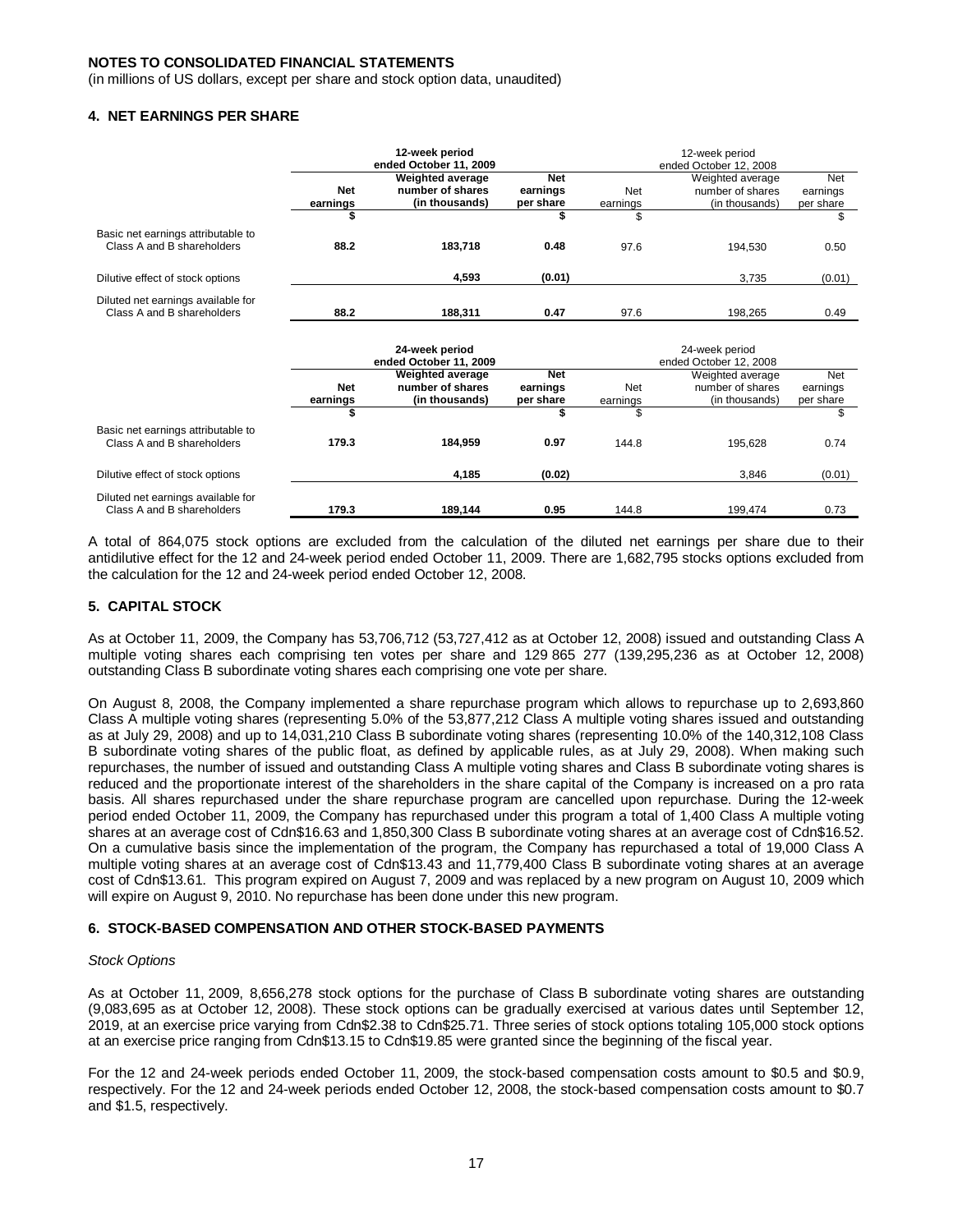(in millions of US dollars, except per share and stock option data, unaudited)

The fair value of stock options granted is estimated at the grant date using the Black & Scholes option pricing model on the basis of the following assumptions for the stock options granted since the beginning of the year:

- risk-free interest rate of 3.03%;
- $\Box$  expected life of 8 years;
- expected volatility of 33%;
- □ expected quarterly dividend of Cdn\$0.035 per share.

The weighted average fair value of stock options granted since the beginning of the year is Cdn\$6.49 (Cdn\$5.44 as at October 12, 2008). A description of the Company's stock option plan is included in Note 19 of the consolidated financial statements presented in the 2009 Annual Report.

#### *Phantom Stock Units*

On May 1<sup>st</sup>, 2009, the Company implemented a Phantom Stock Unit (the "PSU") Plan allowing the Board of Directors, through its Human Resources and Corporate Governance Committee, to grant PSUs, to the officers and selected key employees of the Company (the "Participants"). A PSU is a notional unit, which value is based on the weighted average reported closing price for a board lot of the Company's Class B subordinated voting share (the "Class B share") on the Toronto Stock Exchange for the five trading days immediately preceding the grant date. The PSU provides the Participant with the opportunity to earn a cash award equal to the fair market value of the Company's Class B shares on the open market of the Toronto Stock Exchange upon vesting of the PSU. Each PSU initially granted vest no later than one day prior to the third anniversary of the grant date subject namely to the achievement of performance objectives of the Company, based on external and internal benchmarks, over a three-year performance period. PSUs are not dilutive since they are solely payable in cash.

The PSU compensation cost and the related liability are recorded on a straight-line basis over the corresponding vesting period based on the fair market value of Class B shares and the best estimate of the number of PSUs that will ultimately be paid. The liability is adjusted periodically to reflect any variation in the fair market value of the Class B shares. 3,920 PSUs were granted while 5,323 PSUs were cancelled for the 12-week period ended October 11, 2009. For the 24-week period ended October 11, 2009, the Company granted a total of 193,177 PSUs while it cancelled 5,323 PSUs and the compensation costs for the 12 and 24-week periods ended October 11, 2009 amount to \$0.2 and \$0.4, respectively. As at October 11, 2009, 187,854 PSUs were outstanding. On the consolidated balance sheet, the obligation related to the PSU Plan is recorded in deferred credit and other liabilities.

To manage current and forecasted risk related to changes in the fair market value of the PSUs granted by the Company, the Company has entered into a financial arrangement with an investment grade financial institution. The financial arrangement includes a total return swap with an underlying representing 189,072 Class B shares (the "Instrument"). The Instrument is recorded at fair market value on the consolidated balance sheet under other assets. The financial arrangement will be adjusted as needed to reflect new awards and/or settlements of PSUs.

The Company has documented and identified the Instrument as a cash flow hedge of the anticipated cash settlement transaction related to the granted PSUs. The Company has determined that the instrument is an effective hedge at the time of the establishment of the hedge and for the duration of the Instrument. The changes in the fair value of the instrument are initially recorded in consolidated other comprehensive income and subsequently reclassified to consolidated net earnings in the same period the recording of the change in the fair value of the PSUs affects consolidated net earnings. Should it become probable that the hedge transaction will not occur, any gains, losses, revenues or expenses associated with the hedging item that had previously been recognized in other comprehensive income as a result of applying hedge accounting will be recognized in the reporting period's net income. As at October 11, 2009, the fair value of the Instrument was \$1.1.

#### **7. EMPLOYEE FUTURE BENEFITS**

For the 12 and 24-week periods ended October 11, 2009, the Company's total net pension expense included in its consolidated statement of earnings amounts to \$1.7 and \$3.8, respectively. For the corresponding 12 and 24-week periods ended October 12, 2008, the expense is \$1.4 and \$2.9, respectively. The Company's pension plans are described in Note 20 of the consolidated financial statements presented in the 2009 Annual Report.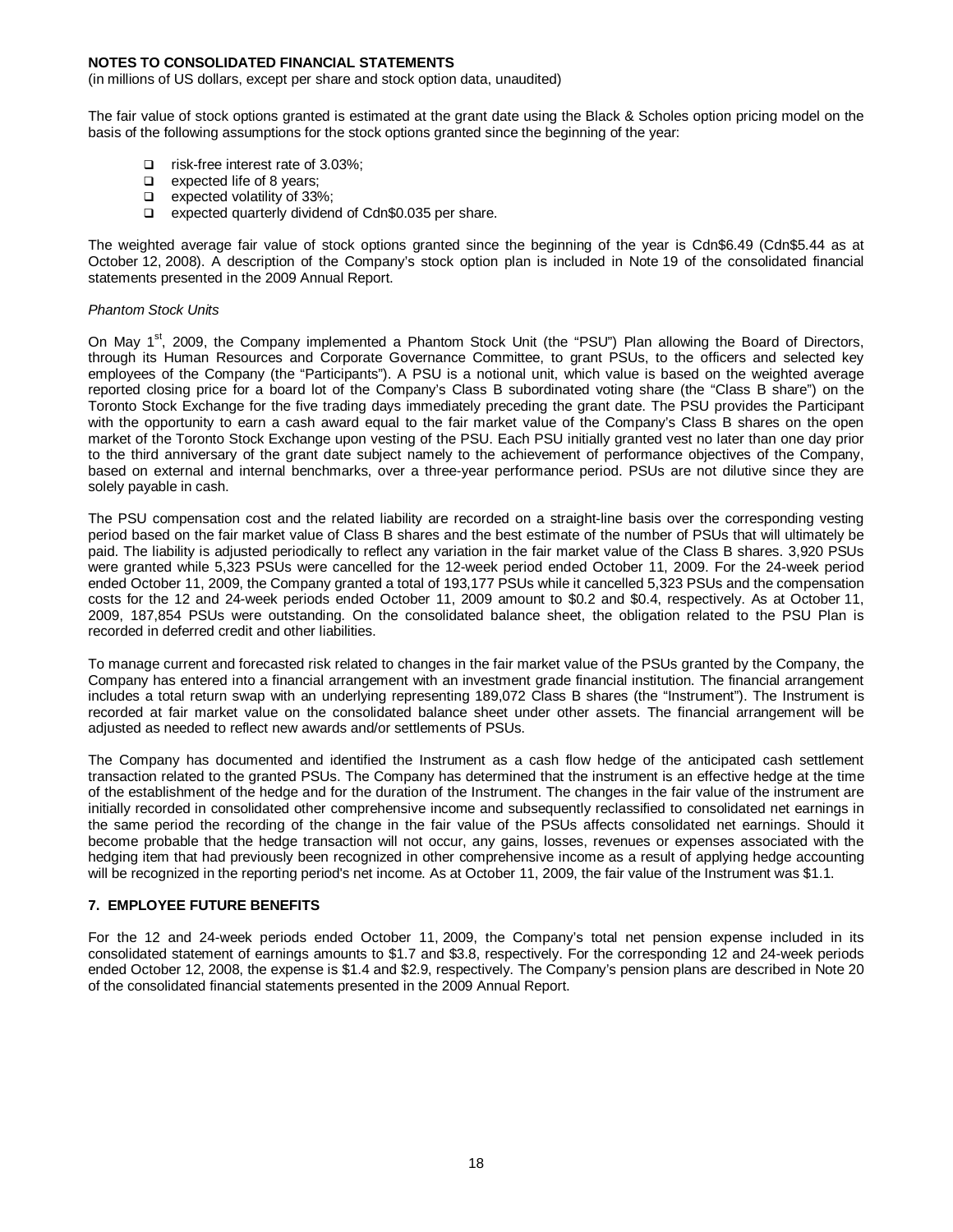(in millions of US dollars, except per share and stock option data, unaudited)

### **8. SEGMENTED INFORMATION**

The Company operates convenience stores in the United States and in Canada. It essentially operates in one reportable segment, the sale of goods for immediate consumption and motor fuel through corporate stores or franchise operations. It operates a convenience store chain under several banners, including Couche-Tard, Mac's and Circle K. Revenues from outside sources mainly fall into two categories: merchandise and services and motor fuel.

The following table provides the information on the principal revenue classes as well as geographic information:

|                                                       | 12-week period                           |         | 12-week period                           |                        |         |         |  |
|-------------------------------------------------------|------------------------------------------|---------|------------------------------------------|------------------------|---------|---------|--|
|                                                       | ended October 11, 2009                   |         |                                          | ended October 12, 2008 |         |         |  |
|                                                       | <b>United States</b>                     | Canada  | <b>Total</b>                             | <b>United States</b>   | Canada  | Total   |  |
|                                                       | \$                                       | \$      | \$                                       | \$                     | \$      | \$      |  |
| <b>External customer</b><br>revenues <sup>(a)</sup>   |                                          |         |                                          |                        |         |         |  |
| Merchandise and services                              | 946.5                                    | 469.8   | 1,416.3                                  | 899.6                  | 445.4   | 1.345.0 |  |
| Motor fuel                                            | 1.995.8                                  | 413.7   | 2,409.5                                  | 2.748.9                | 462.5   | 3,211.4 |  |
|                                                       | 2.942.3                                  | 883.5   | 3,825.8                                  | 3,648.5                | 907.9   | 4,556.4 |  |
| <b>Gross Profit</b>                                   |                                          |         |                                          |                        |         |         |  |
| Merchandise and services                              | 308.4                                    | 162.4   | 470.8                                    | 290.5                  | 153.0   | 443.5   |  |
| Motor fuel                                            | 123.7                                    | 29.4    | 153.1                                    | 181.2                  | 21.6    | 202.8   |  |
|                                                       | 432.1                                    | 191.8   | 623.9                                    | 471.7                  | 174.6   | 646.3   |  |
| Property and equipment and<br>goodwill <sup>(a)</sup> | 1.770.7                                  | 500.6   | 2.271.3                                  | 1,699.9                | 443.8   | 2,143.7 |  |
|                                                       |                                          |         |                                          |                        |         |         |  |
|                                                       | 24-week period<br>ended October 11, 2009 |         | 24-week period<br>ended October 12, 2008 |                        |         |         |  |
|                                                       | <b>United States</b>                     | Canada  | <b>Total</b>                             | <b>United States</b>   | Canada  | Total   |  |
|                                                       | \$                                       | \$      | \$                                       | \$                     | \$      | \$      |  |
| <b>External customer</b><br>revenues <sup>(a)</sup>   |                                          |         |                                          |                        |         |         |  |
| Merchandise and services                              | 1,900.2                                  | 906.9   | 2,807.1                                  | 1,757.4                | 889.6   | 2,647.0 |  |
| Motor fuel                                            | 3,907.3                                  | 786.5   | 4,693.8                                  | 5,371.4                | 857.0   | 6,228.4 |  |
|                                                       | 5.807.5                                  | 1.693.4 | 7.500.9                                  | 7.128.8                | 1.746.6 | 8,875.4 |  |
| <b>Gross Profit</b>                                   |                                          |         |                                          |                        |         |         |  |
| Merchandise and services                              | 621.1                                    | 311.7   | 932.8                                    | 568.4                  | 310.4   | 878.8   |  |
| Motor fuel                                            | 243.1                                    | 57.4    | 300.5                                    | 282.3                  | 43.3    | 325.6   |  |
|                                                       | 864.2                                    | 369.1   | 1.233.3                                  | 850.7                  | 353.7   | 1,204.4 |  |

(a) Geographic areas are determined according to where the Company generates operating income (where the sale takes place) and according to the location of the property and equipment and goodwill.

### **9. RECENTLY ISSUED ACCOUNTING STANDARDS NOT YET IMPLEMENTED**

#### **Accounting Changes**

In June 2009, CICA amended Section 1506 "Accounting Changes", to exclude from the scope of this Section, changes in accounting policies upon the complete replacement of an entity's primary basis of accounting. This amendment is effective for fiscal years beginning after July 1, 2009. The Company will implement this standard in its first quarter of fiscal year 2011 but does not believe it will have an impact on its consolidated financial statements.

#### **Financial Instruments - Recognition and Measurement**

In June 2009, CICA amended Section 3855 "Financial Instruments - Recognition and Measurement" to clarify application of the effective interest rate method after a debt instrument has been impaired. The amendment also clarifies when an embedded prepayment option is separated from its host debt instrument for accounting purposes. This amendment is effective January 1, 2011, at which time Canadian public companies will have adopted IFRS. At this point, the Company does not intend to early adopt this amendment. The Company is currently evaluating the impact of the adoption of this amendment.

#### **Financial Instruments - Disclosures**

In June 2009, CICA amended Section 3862 "Financial Instruments - Disclosures" to enhance disclosure requirements about liquidity risk of financial instruments. The amendment also includes new disclosure requirements about fair value measurement of financial instruments. This amendment is effective January 1, 2011, at which time Canadian public companies will have adopted IFRS. At this point, the Company does not intend to early adopt this amendment. The Company is currently evaluating the impact of the adoption of this amendment.